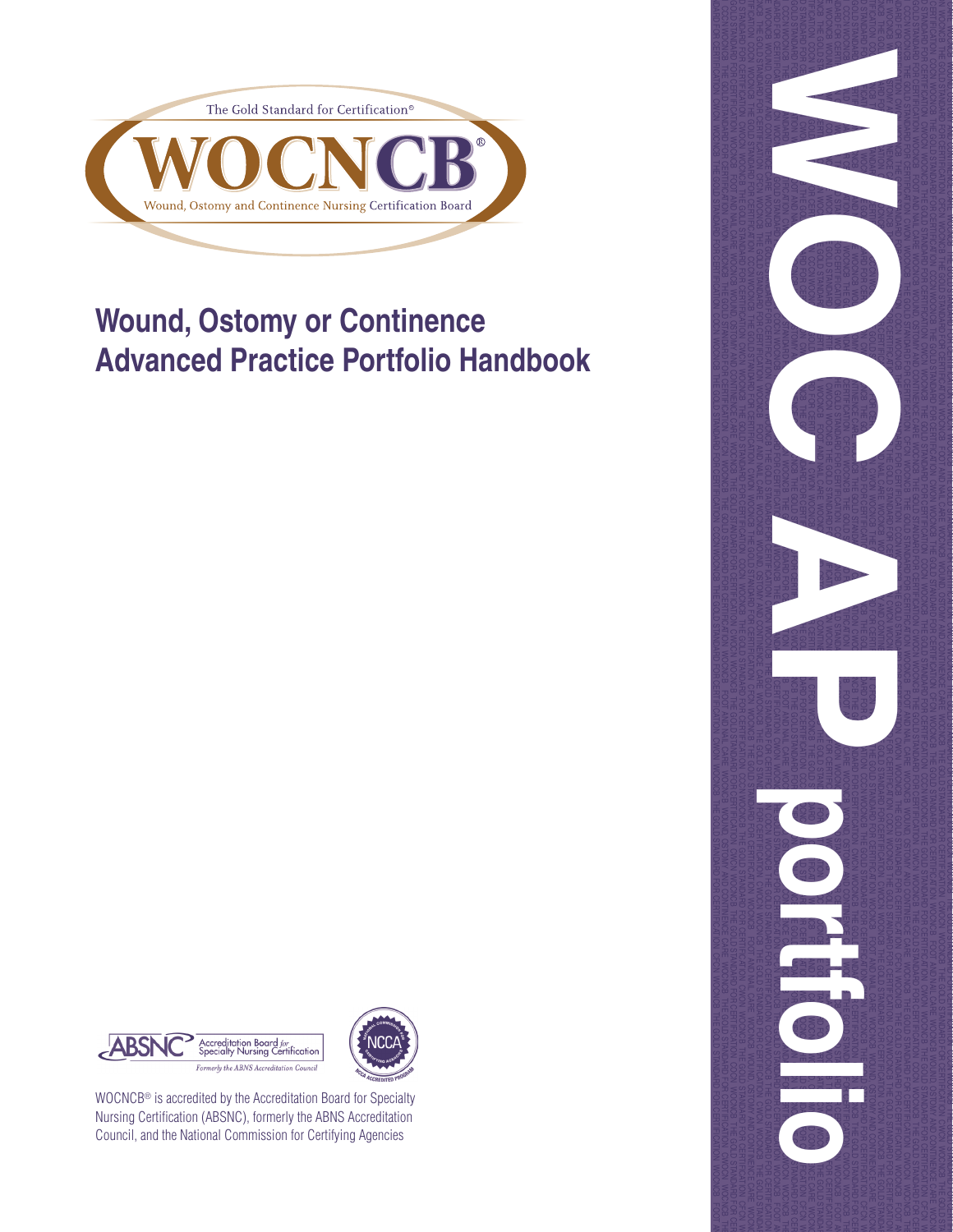# **Advanced Practice Portfolio Handbook**

For Recertification in Advanced Practice Wound, Ostomy, Continence Nursing

4th Edition publ. (May 2013) 3rd Edition publ. (June 2009) 2nd Edition publ. (June 2007) orig. publ. (May 2005)

Note: The Handbook may also be downloaded and printed from the WOCNCB® Web site, [www.wocncb.org.](http://www.wocncb.org/)

© All materials contained in this handbook are the property of the Wound, Ostomy and Continence Nursing Certification Board® and may not be copied unless the purpose of the copies is related to submission of an Advanced Practice portfolio.

> WOCNCB® 555 East Wells Street, Suite 1100 Milwaukee, Wisconsin 53202 (888) 496-2622 [www.wocncb.org](http://www.wocncb.org/)



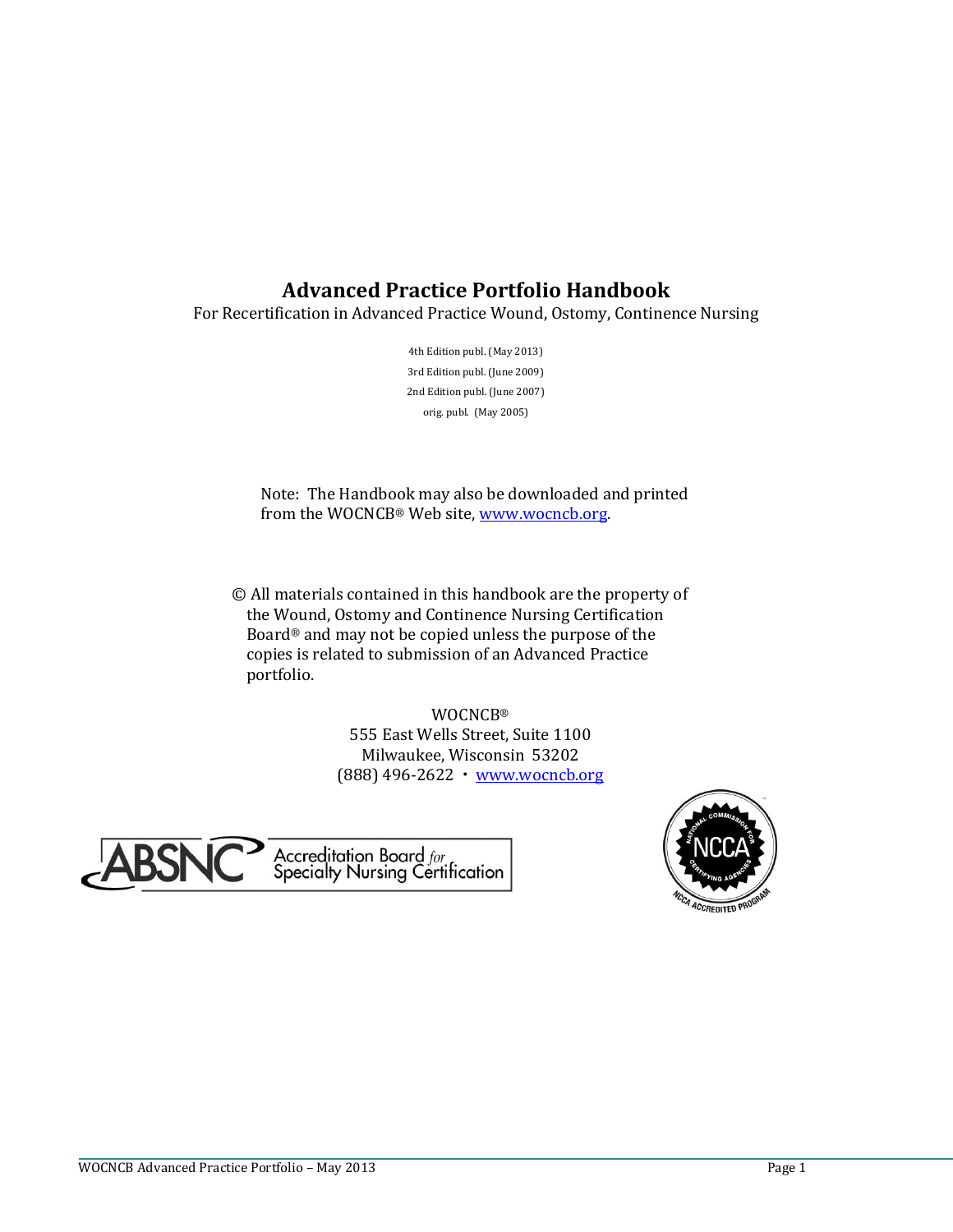| Information                                           |
|-------------------------------------------------------|
|                                                       |
|                                                       |
|                                                       |
|                                                       |
| About the WOCNCB® AP Certification Program5           |
|                                                       |
|                                                       |
| Requirements                                          |
|                                                       |
|                                                       |
|                                                       |
| Activities Related to more than one Specialty         |
| <b>Application Process</b>                            |
|                                                       |
|                                                       |
|                                                       |
| <b>Application Submission</b>                         |
|                                                       |
|                                                       |
| Applying for AP Portfolio in Combination with Exams10 |
|                                                       |
|                                                       |
|                                                       |
|                                                       |
|                                                       |
| <b>Activity Explanations &amp; Verification Forms</b> |
|                                                       |
|                                                       |
|                                                       |
|                                                       |
|                                                       |
|                                                       |
|                                                       |
|                                                       |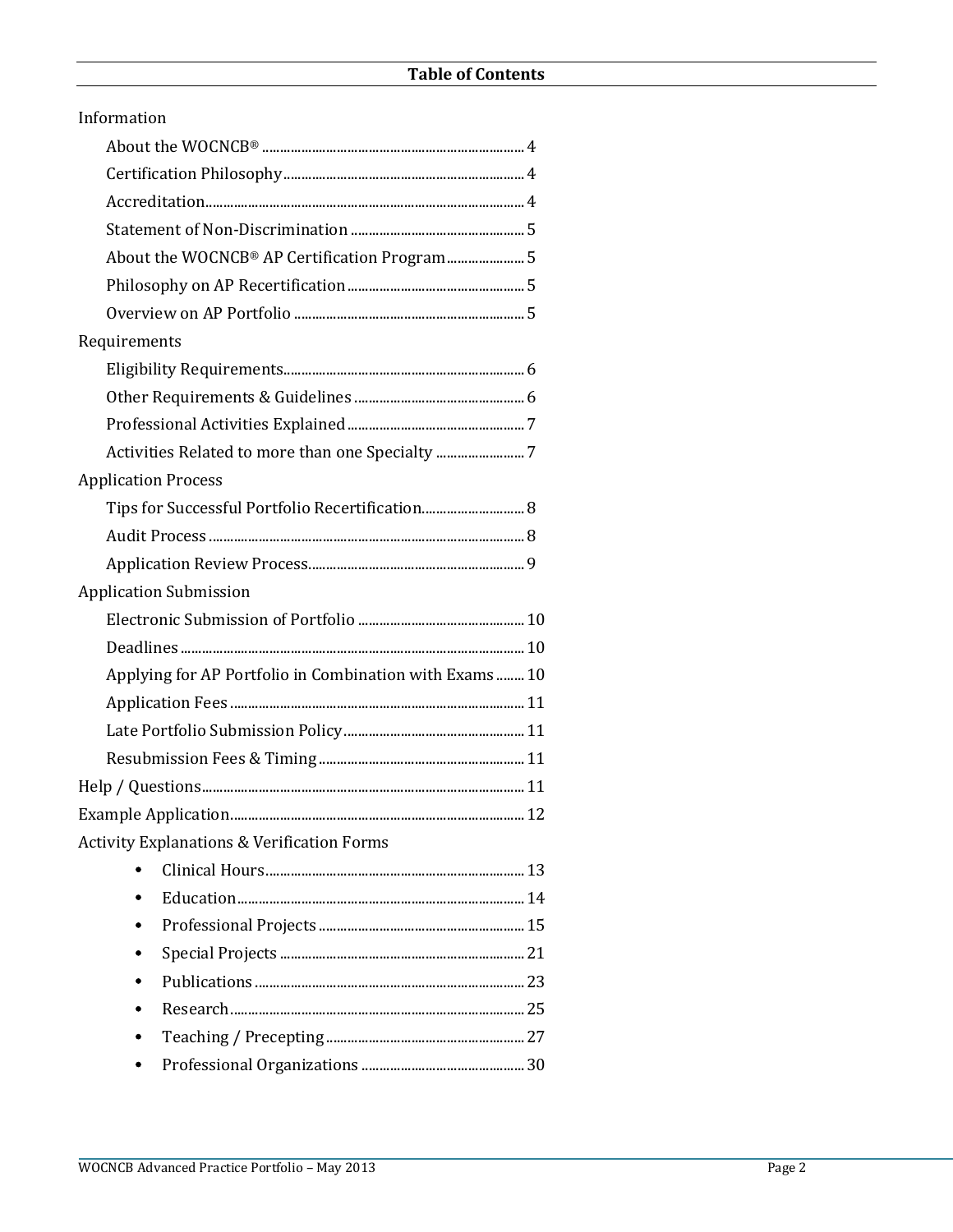## **Advanced Practice Committee & WOCNCB® Board**

## **This handbook was developed by Advanced Practice Committee members of the WOCNCB®.**

| Christine T Berke MSN APRN-NP CWOCN-AP ANP-BC AGPCNP-BC Member |  |
|----------------------------------------------------------------|--|
|                                                                |  |
|                                                                |  |
|                                                                |  |
| Opal Kathleen Porras RN, MSN, APRN-BC, CWON-AP, CCCNConsultant |  |
| Leanne Richbourg, MSN APRN-BC CWON-AP GCNS-BC Board Liaison    |  |

## **WOCNCB**® **Board of Directors 2013**

Donna L. Thompson, MSN CRNP FNP-BC CCCN–AP Laurie L. Ellefson, BSN RN CWOCN CFCN Gail A. Forthoffer, MSN ANP-BC GNP-BC CWOCN Andrea Montgomery-Kylie, BScN RN CWCN COCN Kay L. Durkop-Scott, BSN RN CWOCN Cathy Reimanis, MS ND CNS ANP-BC CWOCN Jill T. Trelease, BSN RN CWON CFCN Mary Gloeckner, MS RN APN CWON Kathleen K. Otten, BSN RN CWOCN Leanne Richbourg, MSN APRN-BC CWON-AP GCNS-BC DuWayne Johnsrud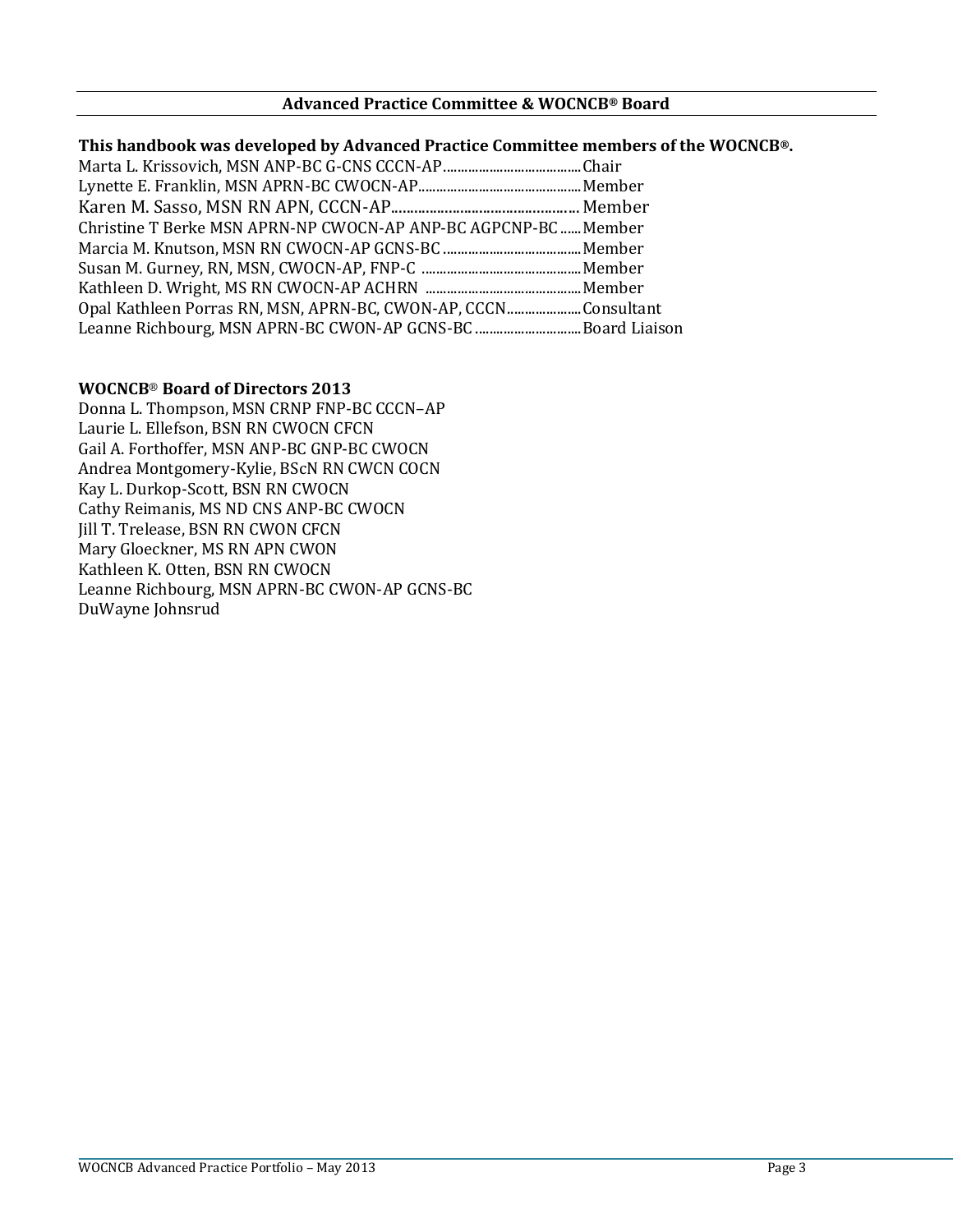## **ABOUT THE WOCNCB®**

The Wound, Ostomy and Continence Nursing Certification Board® (WOCNCB®) was established in 1978 by the International Association of Enterostomal Therapy (IAET), now known as the Wound, Ostomy and Continence Nurses Society (WOCN®). It is incorporated as a separate, distinct and financially independent entity of that group. The WOCNCB® is a national, non-governmental certifying agency organized to grant certification credentials to qualified nurses who are involved in providing care or education to individuals with wound, ostomy, incontinence, and/or foot care needs. The organization is dedicated to promoting excellence in the profession of wound, ostomy, continence and foot care nursing through development, maintenance and protection of the certification process.

This process consists of fulfilling rigorous eligibility requirements that allow an individual to take the WOCNCB® certification exam(s). Upon passing the exam(s), individuals receive their CWOCN®, CWCN®, COCN®, CCCN®, CWON®, CFCN®, CWOCN-AP, CWON-AP, CWCN-AP, or CCCN-AP credential. Certification must be re-established every five years.

## **CERTIFICATION PHILOSOPHY**

The WOCNCB® endorses the concept of voluntary, periodic certification. WOCNCB® certification focuses specifically on the individual and is an indication of current knowledge in a specialized area of nursing practice. Certification provides formal recognition of wound, ostomy or continence (WOC) and foot care nursing knowledge. The objectives of the WOCNCB® certification program are to promote excellence in wound, ostomy, continence, and foot care nursing by:

- 1. Formally recognizing those individuals who meet all the requirements of the WOCNCB<sup>®</sup>
- 2. Encouraging continued professional growth in the practice of wound, ostomy, continence, and foot care nursing
- 3. Establishing and measuring the level of knowledge required for certification in wound, ostomy, continence, and foot care nursing
- 4. Providing a standard of knowledge required for certification, thereby assisting employers, the public and members of health professions in the assessment of the wound, ostomy, continence or foot care nurse.

## **ACCREDITATION**

## **ABSNC**

The WOCNCB® earned reaccreditation status of the following examination programs: CWOCN, CWON, CWCN, COCN, and CCCN in March 2011 by the Accreditation Board for Specialty Nursing Certification (ABSNC), formerly the ABNS Accreditation Council. Accreditation status is granted for five years. ABSNC, the only accrediting body specifically for nursing certification, is the standard-setting body for nursing certification programs. ABSNC sets a very stringent and comprehensive accreditation process. WOCNCB® provided extensive documentation demonstrating it has met the 18 ABSNC standards of quality. Using the analogy that ABSNC is to nursing certification organizations as is The Joint Commission for Accreditation of Hospital Organizations (TJC) to hospitals is appropriate. [\(www.nursingcertification.org\)](http://www.nursingcertification.org/)

## **NCCA**

The WOCNCB® is also accredited by the National Commission for Certifying Agencies (NCCA). Accreditation by the prestigious NCCA assures that the WOCNCB® has met the most stringent and rigorous of standards in issuing its credentials. By meeting these standards, the WOCNCB® helps to ensure safe and expert practice of wound, ostomy and continence nursing. Additionally, accreditation assures that:

- The validity and integrity of credentials issued by the WOCNCB® are unquestionable and of the highest caliber.
- Fair and equitable standards have been met for each certificant who is certifying or recertifying.
- WOCNCB® certificants have earned credentials that are esteemed and valued among their peers, other medical professionals and employers. [\(http://www.credentialingexcellence.org/\)](http://www.credentialingexcellence.org/)

The WOCNCB® is proud of the hard-earned ABSNC and NCCA accreditations, and we hope our certificants share our pride.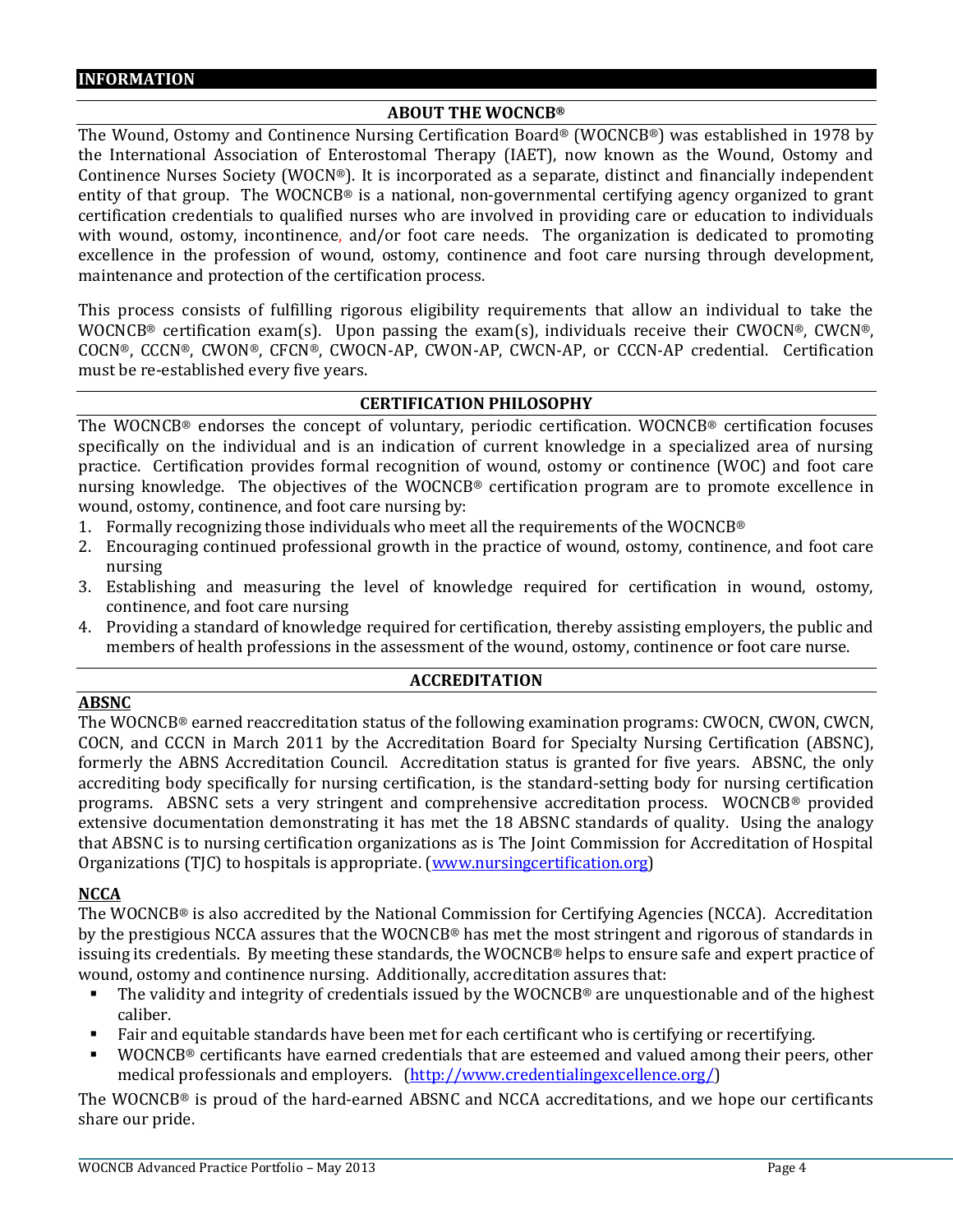## **STATEMENT OF NON-DISCRIMINATION POLICY**

The WOCNCB® does not discriminate among certificants on any basis that would violate any applicable laws.

## **ABOUT THE WOCNCB**® **ADVANCED PRACTICE (AP) CERTIFICATION PROGRAM**

The WOCNCB® established the AP certification program in June of 2005 at the request of Advanced Practice nurses specializing in wound, ostomy and continence care. Certification provides formal recognition of advanced wound, ostomy or continence (WOC) nursing knowledge. Both initial certification and recertification was earned via the portfolio process. In July 2012, advanced practice WOC examinations became available for recertification and became the only mechanism for initial AP certification. In March 2013, the AP Portfolio Handbook was significantly revised and simplified to recognize its new role as an option for recertification only.

**PLEASE NOTE:** Individuals are advised to discuss their specific AP licensure requirements with their state's Board of Nursing or AP nurse licensing agency.

## **WOCNCB® PHILOSOPHY ON ADVANCED PRACTICE RECERTIFICATION**

The WOCNCB® endorses the concept of voluntary, periodic recertification as an indication of continuing competence and current knowledge in a specialized area. WOCNCB® certifications must be renewed every 5 years. Qualified advanced practice nurses may recertify in the specialties of wound, ostomy, and/or continence by passing the exam OR by fulfilling requirements of the Advanced Practice Portfolio (APP), OR, when more than one specialty certification is held, through a combination of these two processes. This handbook describes the process of recertification at the advanced practice level via professional portfolio. **This handbook is revised every 2-3 years.**

## **OVERVIEW – WOCNCB**® **ADVANCED PRACTICE RECERTIFICATION BY PORTFOLIO**

The Advanced Practice (AP) Portfolio Program is an option for renewing wound, ostomy and/or continence certification via AP level activities that contribute to and demonstrate continued competence and current knowledge, at the advanced practice level.

## **Qualifying to recertify by portfolio, as described in this handbook, requires just 5 items:**

- **1. Maintenance of advanced practice nurse licensure**
- **2. Maintenance of WOCNCB certification**
- **3. Clinical hours**
- **4. Continuing education**
- **5. Completion of ONE AP-Level Activity**

Once a candidate's application, fee and portfolio(s) are received, members of the WOCNCB® Advanced Practice Committee will review the portfolio(s) to assure recertification requirements are met. The review process typically takes 4 but may take as long as 8 weeks.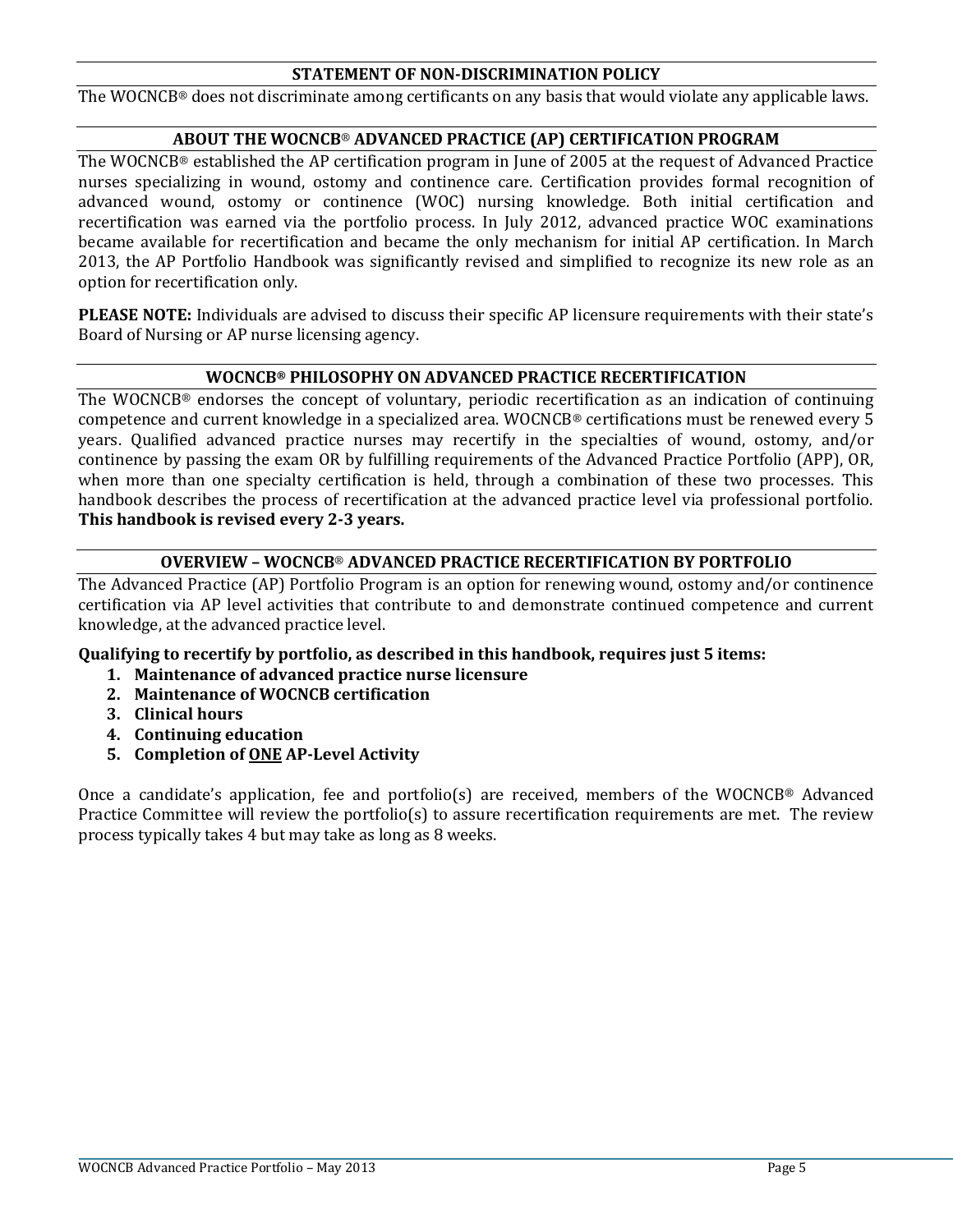## REQUIREMENTS

## **ELIGIBILITY REQUIREMENTS FOR RECERTIFYING AT THE AP LEVEL**

To be eligible for recertification via WOCNCB® Advanced Practice Portfolio, a certificant must fulfill/ complete/achieve the following requirements during the current certification period:

- A. Possess a current RN license and/or APN (NP, CNS, NMW or CRNA) license. (To verify, please submit a copy(s) of your current, active licenses with your application.)
- B. Possess current AP level WOCNCB® certification in the related specialty. (To verify, attach copy of certificate, or print out fro[m www.wocncb.org](http://www.wocncb.org/) "Credential Verification".) Submit documentation of this the AP Portfolio Application Form.
- C. Complete at least 350 clinical hours related to the specialty during the current 5 year certification period. Submit documentation of this on the "Education" Verification Form.
- D. Earn the equivalent of at least 40 hours per specialty of continuing education points related to the specialty. Submit documentation of this on the "Clinical Hours" Verification Form.
- E. Professional AP Level Activity Complete requirements of ONE of the following AP level activities related to each specialty (wound, ostomy or continence) for which recertification is sought. Submit documentation of this on the Verification Form specific to each activity.

| <b>Option</b><br><b>Number</b> | <b>Professional AP Level Activity Options</b>                                           |
|--------------------------------|-----------------------------------------------------------------------------------------|
|                                | Professional Projects - submit documentation of A, B, C, D or E for this activity       |
| 2                              | Publications - submit documentation of at least 10 points for this activity             |
| 3                              | Research – submit documentation of 1 of 4 research options for this activity            |
| $\overline{4}$                 | Teaching &/or Precepting - submit documentation of at least 30 points for this activity |
| 5                              | Organizational Involvement-submit documentation of at least 20 points for this activity |

*PLEASE NOTE: It is not permissible to recertify through the Professional Growth Program or the AP Portfolio process if you fail the examination in that specialty during that same recertification cycle.*

## **OTHER REQUIREMENTS & GUIDELINES**

- $\checkmark$  AP portfolio requirements (licensure, clinical hours, CE, & AP Level Activities) must be fulfilled/ completed during the applicant's current certification period.
- **The handbook is updated every 2-3 years. Be sure to follow the most current handbook edition.**
- $\checkmark$  Carefully review descriptions for each AP Level Activity before deciding which one to submit under.
- $\checkmark$  Unless preapproved as described under "Activities Related to More Than One WOC Specialty", AP Level activities submitted under one specialty may not be submitted under another specialty.
- $\checkmark$  Credit or points can only be given for repeating activities on different dates, when content has been significantly revised due to new evidence or a significantly altered situation.
- $\checkmark$  WOCNCB® cannot accept Advanced Practice Portfolio applications for recertification from candidates who attempted to recertify by examination but failed in the same 5-year certification cycle. It is permissible, however, to recertify by examination after submitting an unsuccessful portfolio(s).
- $\checkmark$  Applications and supporting documents must be typed, consistently formatted, grammatically correct and accurately spelled in order to ensure efficient communication and high quality reviews. Applications not meeting these criteria may be returned without being reviewed. **Note:** The electronic application forms do not have a spelling correction feature. You may wish to type your answers in Microsoft Word, check your spelling, and then transfer the text to the application.

*Disclaimer: It is at the discretion of the AP Committee to assure content truly relates to the clinical specialty under which it was submitted.*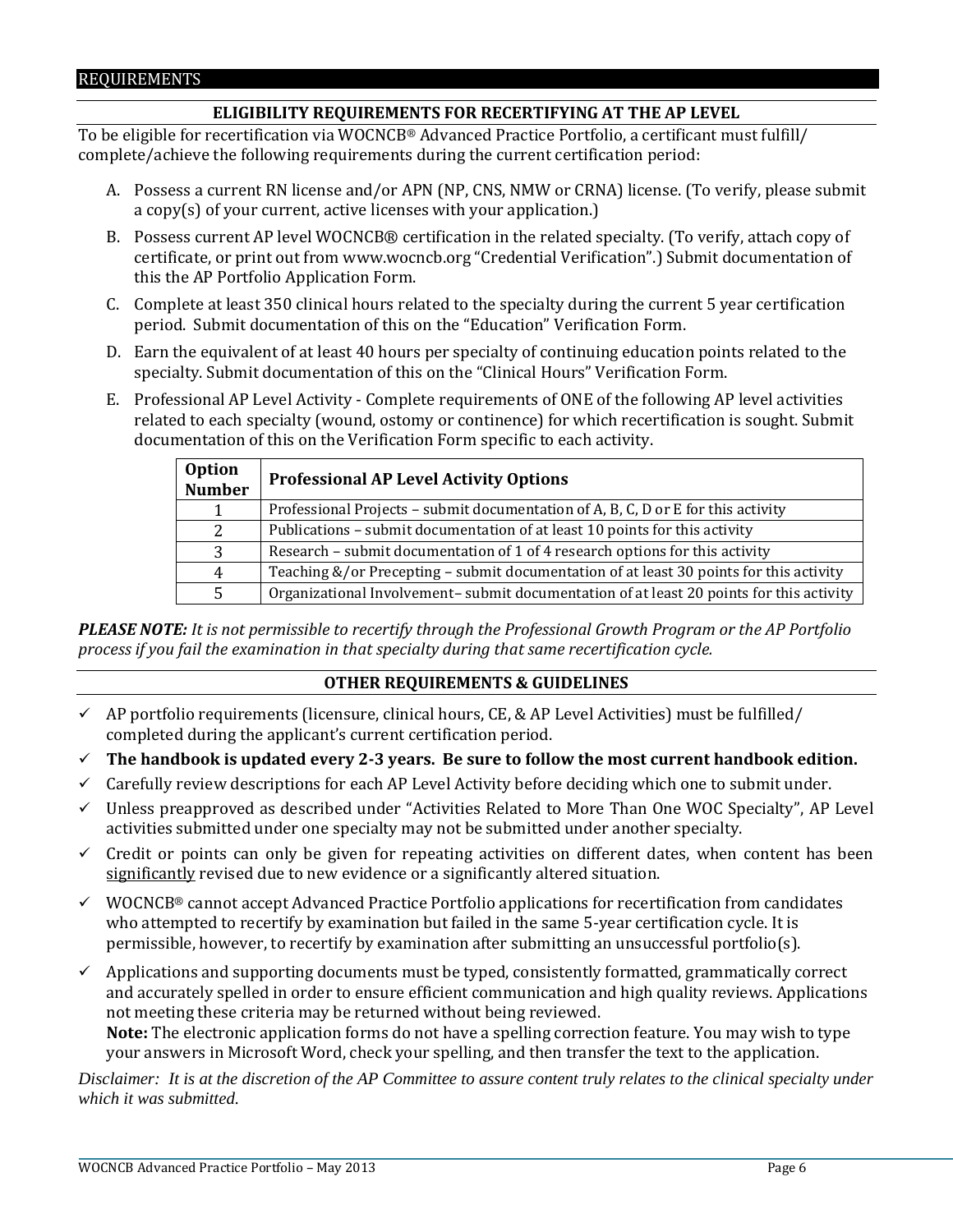## **PROFESSIONAL ACTIVITIES EXPLAINED**

Professional Activities are defined as courses and activities that are not directly or clinically related to wound, ostomy, or continence–specific activities, yet they directly impact or enhance one's role as a wound, ostomy and/or continence nurse at the advanced practice level.

Examples of Professional Practice related to WOC nursing: "Pain Management in Clinical Practice", "Evidence Based Practice from Conception to Implementation", "Leadership Development Workshop."

Professional Practice submissions should **not** be related to general nursing or non-nursing tasks: "CPR", "ACLS", "HIPAA", "Expectations of the Staff Nurse", "Decline in Hospitalized Patients", "Elders, Promoting Workforce Integrity", "Cultivating the Heart and Soul of Our Nursing Profession."

If you are unsure whether content relates to Clinical or Professional Practice and whether a professional practice topic meets requirements for WOC recertification, you may send a request for review and preliminary approval to info@wocncb.org **at least two months before** your Portfolio Submission Deadline. *Disclaimer: AP portfolios are subject to review by the AP committee. Final determinations cannot be made until a complete portfolio is officially submitted and reviewed.*

## **ACTIVITIES RELATED TO MORE THAN ONE WOC SPECIALTY**

Some activities may be considered appropriate for more than one specialty. For example, incontinenceassociated dermatitis may be used in either continence or wound; and depending on the circumstances, fistula management may fit under wound, ostomy or continence. It is up to the applicant to determine which specialty best applies to each activity. Candidates who desire to split credit for an activity between 2 or 3 specialties may submit their rationale to the AP Committee for consideration prior to submitting their AP recertification application and portfolio. Although, in these specially preapproved situations, credit/points would be able to be divided between specialties, the same credit/points may not be used in more than one activity.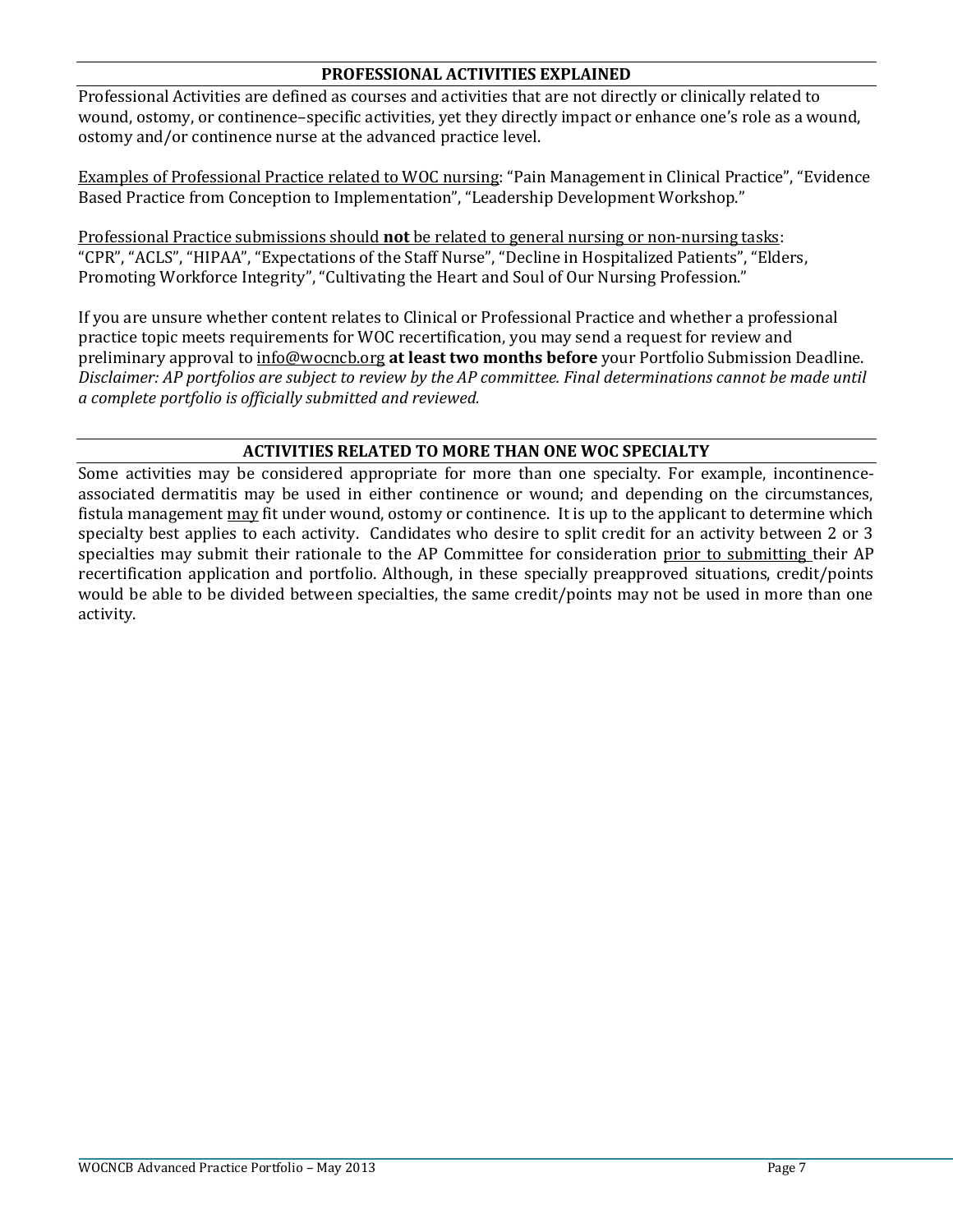## **TIPS FOR SUCCESSFUL PORTFOLIO RECERTIFICATION**

- $\checkmark$  Start planning 2-4 years before your current certification expires by checking the AP Recertification Handbook on the WOCNCB® website and making a plan to meet its requirements.
- Keep RN &/or AP, NP, CNS, NMW or CRNA licensure(s) current.
- $\checkmark$  Determine which WOCNCB® certifications to renew at the entry-level and which to renew at the AP level. For entry level, please refer to the PGP Handbook. For AP level, continue as described herein for each specialty (wound, ostomy &/or continence) recertification desired.
- $\checkmark$  Begin attending related continuing education courses.
- $\checkmark$  Determine which AP Level Activity Category to submit under. Then, make and begin implementing a plan to meet its requirements.
- $6-12$  months before your current certification's expiration date, recheck the WOCNCB® website for the current version of the AP Recertification Handbook and save those files on your computer.
- $\checkmark$  Complete the application and related forms according to requirements of the AP Portfolio Handbook in effect at the time your portfolio(s) will be submitted.
- Submit your portfolio electronically as an e-mail attachment to [info@wocncb.org](mailto:info@wocncb.org) **during your Submission Window** as described on page 10 (see "Deadlines").
- $\checkmark$  Keep documents that support your application handy to facilitate a rapid response if your application is randomly chosen for audit (see Audit Process section below).
- $\checkmark$  Include payment via check or credit card with your application.
- $\checkmark$  **IMPORTANT:** Portfolios and application fees must be received within each candidate's submission window (see "Deadlines" on page 10)
- $\checkmark$  The WOCNCB® Office will acknowledge portfolio receipt, by reply e-mail, within 3 business days.
- $\checkmark$  Await email notification saying a revision is needed or your recertification has been approved. This notification will be sent to you within 4-6 weeks of the date your complete application is received.

Once approved for recertification, you will be notified by email and a Certificate will be sent within 12 weeks and your credentials will be updated, under Credential Verification, on [www.wocncb.org](http://www.wocncb.org/)

## **AUDIT PROCESS**

The WOCNCB® performs a random audit on AP portfolio applications. Certificants selected for audit will be notified by Return Receipt Requested mail within five days of application. If audited, you must submit the documentation required for audit to the WOCNCB® within 30 days of notice. The required audit documentation is listed at the end of each AP-Level Activity category. Only one opportunity to comply is allowed. Candidates who fail to comply will lose the options of recertifying by PGP and AP Portfolio leaving examination the only remaining option for recertification.

*IMPORTANT:* As the deadline for submitting audit materials is short and the penalty for missing that deadline is significant, applicants are expected and advised to have recertification documents readily available upon request.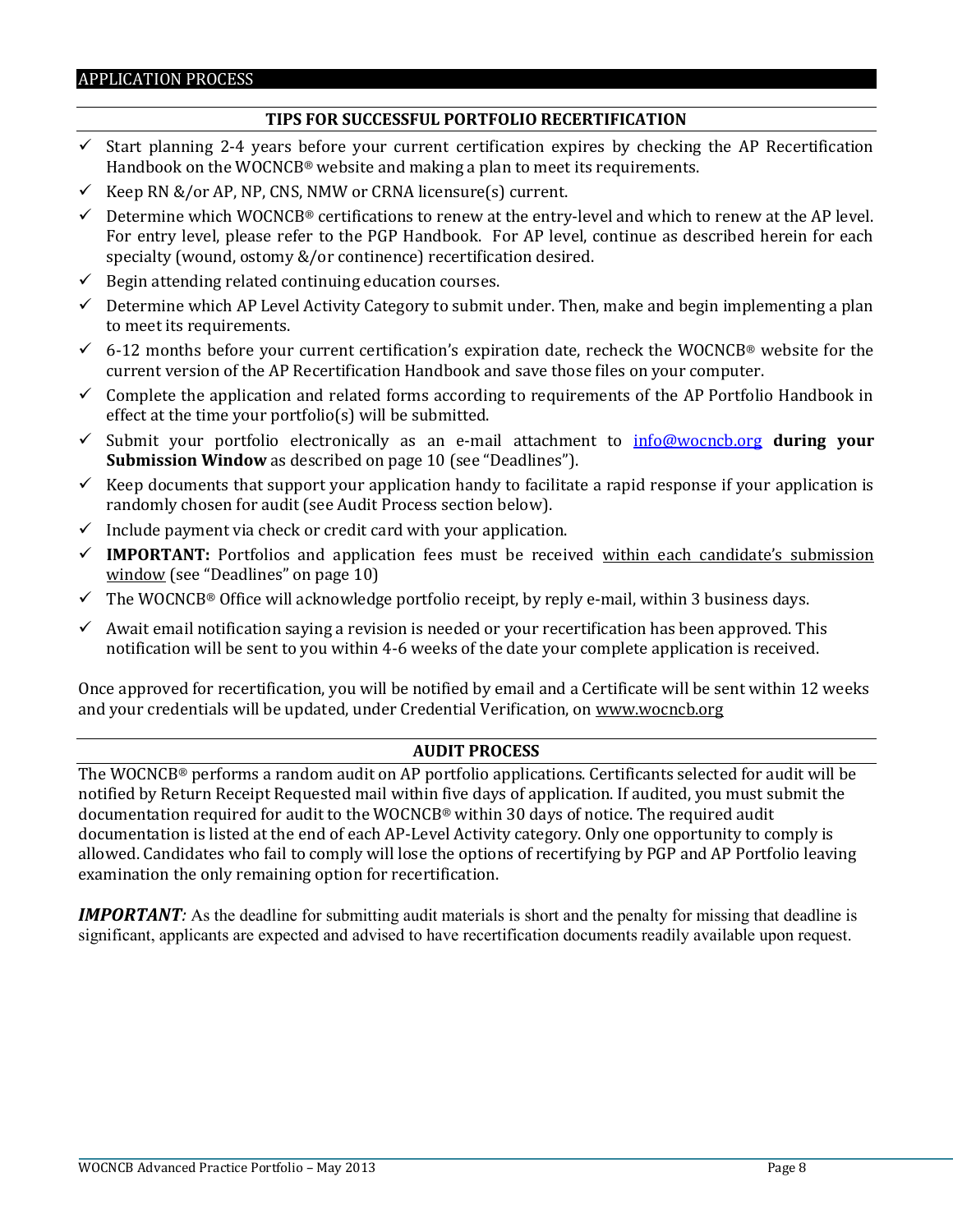## **APPLICATION REVIEW PROCESS**

Once a complete and eligible application packet it received, it may take as long as 60 days before a pass/fail determination is made. If you have not received notification within 45 days, however, please feel free contact the WOCNCB®.

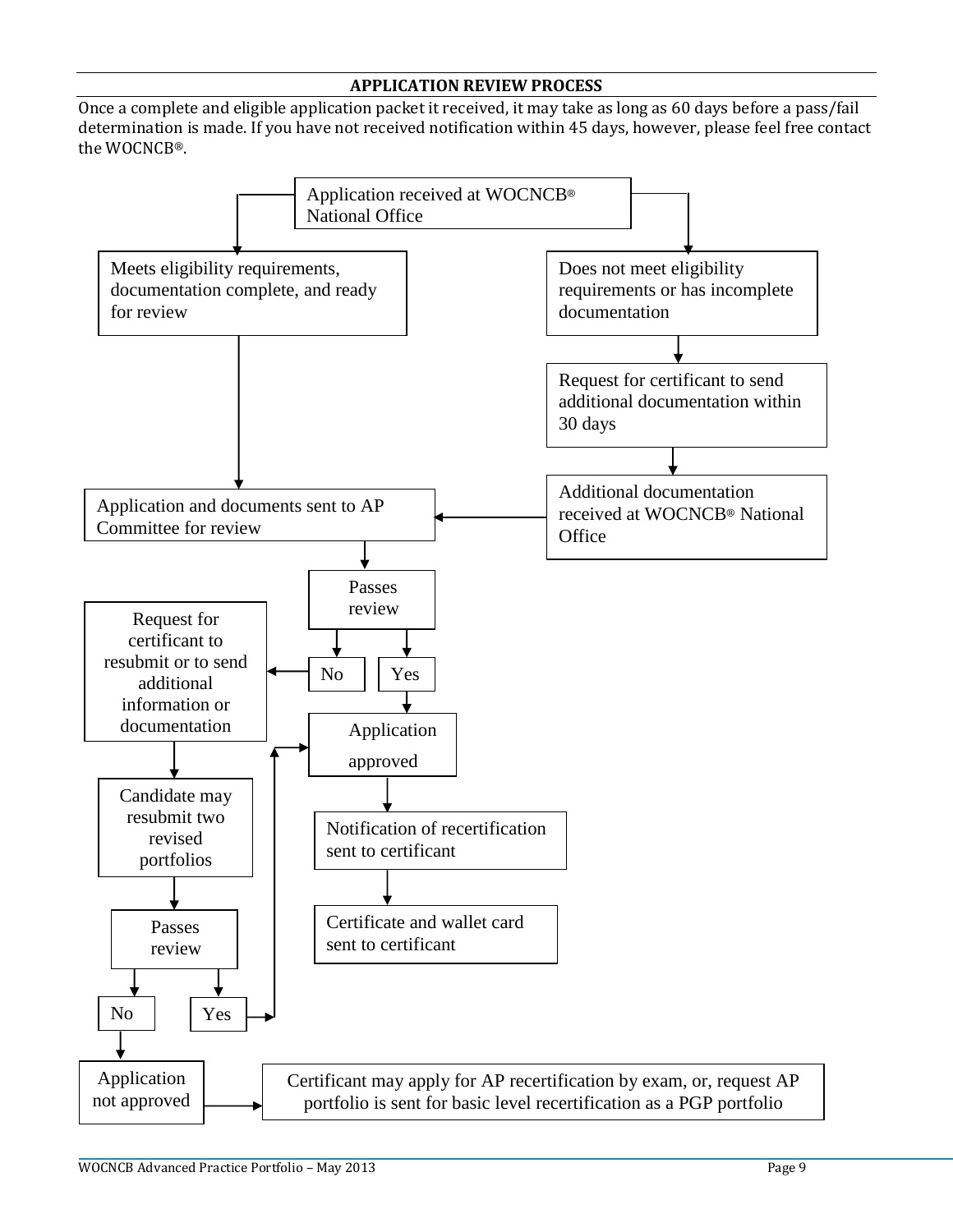## **ELECTRONIC SUBMISSION OF AP PORTFOLIOS**

AP portfolio application packets must be computer-generated or typewritten. The WOCNCB encourages candidates recertifying via Advanced Practice (AP) to submit their application portfolio via electronic means. You may use the AP Forms found on the website, save the files on your computer, and send the electronic files as an e-mail attachment to: [info@wocncb.org.](mailto:info@wocncb.org) We will acknowledge receipt of your application portfolio by reply e-mail. Payment may be made via check or credit card and must accompany the portfolio. *WOCNCB office staff will verify current WOCNCB certification and RN licensure. Please be sure to check with your state board that your licensure is updated.* If you have questions about this process, please contact the WOCNCB at 1-888-496-2622 or e-mai[l info@wocncb.org.](mailto:info@wocncb.org)

## **DEADLINES**

**Portfolio Submission Deadline**: Portfolios MUST be submitted during a 3 month "Submission Window". This window starts 6 months before and ends 3 months before the candidate's current certification is due to expire. Examples of how this works for certifications ending or June 30 or February 28 follow.

| <b>Certification</b><br>expiration<br>examples only | Portfolio<br><b>Application &amp;</b><br>Fees may be<br>submitted as<br>early as | <b>Portfolio Submission</b><br>Deadline - Application &<br>Fees must be received no<br>later than | <b>New certification</b><br>will expire      |
|-----------------------------------------------------|----------------------------------------------------------------------------------|---------------------------------------------------------------------------------------------------|----------------------------------------------|
| June $30th$                                         | December 31st                                                                    | March 30th                                                                                        | June $30th$ , 5 years later                  |
| February 28th                                       | November 30th                                                                    | August 31st                                                                                       | February 28 <sup>th</sup> , 5 years<br>later |

## **IMPORTANT NOTES:**

- Your Portfolio Submission Deadline is 3 months before your current certification expires.
- Portfolio documents & fees must be received during your Portfolio Submission Window (see above).
- If your portfolio submission is initially found to be incomplete, you may continue completing requirements and submit those up to your application deadline. AP portfolio requirements completed after your application deadline will be applicable to your next five-year recertification period.
- WOCNCB® certifications earned on different dates will each have their own deadline. Submissions of one specialty recertification will not impact deadline dates of the others.
- Portfolios submitted and approved early in one's "submission window" will not impact the duration of one's current certification. Therefore, the new certification period will not start until the previous one expires.
- If you would like to combine any individual certification credentials you hold so they all expire on the same date, please submit your request in writing to the WOCNCB® office at  $\frac{info@WOCNCB.org}{info@WOCNCB.org}$  $\frac{info@WOCNCB.org}{info@WOCNCB.org}$  $\frac{info@WOCNCB.org}{info@WOCNCB.org}$ .
- While certification is for a 5-year period, recertification activities must occur between the date your current certification took effect and your "portfolio submission deadline" date. Therefore, candidates have less than 5 years to fulfill recertification requirements.

## **APPLYING FOR AP BY PORTFOLIO IN COMBINATION WITH EXAMS**

For those who hold more than one WOCNCB® certification (wound, ostomy, continence &/or foot): If you elect to submit AP portfolio(s) for 1, 2, or 3 of your WOCNCB® recertifications plus take exam(s) for the others, first submit AP portfolio(s) with the fee for all (2, 3, or 4) recertifications to  $\frac{info@WOCNCB.org}{info@WOCNCB.org}$ . Then submit a paper exam application marked "prepaid via AP Portfolio" in the payment section to the testing agency. Mail this paper application for exams to Castle Worldwide for processing.

*PLEASE NOTE: It is not permissible to recertify through the Professional Growth Program or the AP Portfolio process if you first fail the examination for that same recertification cycle.*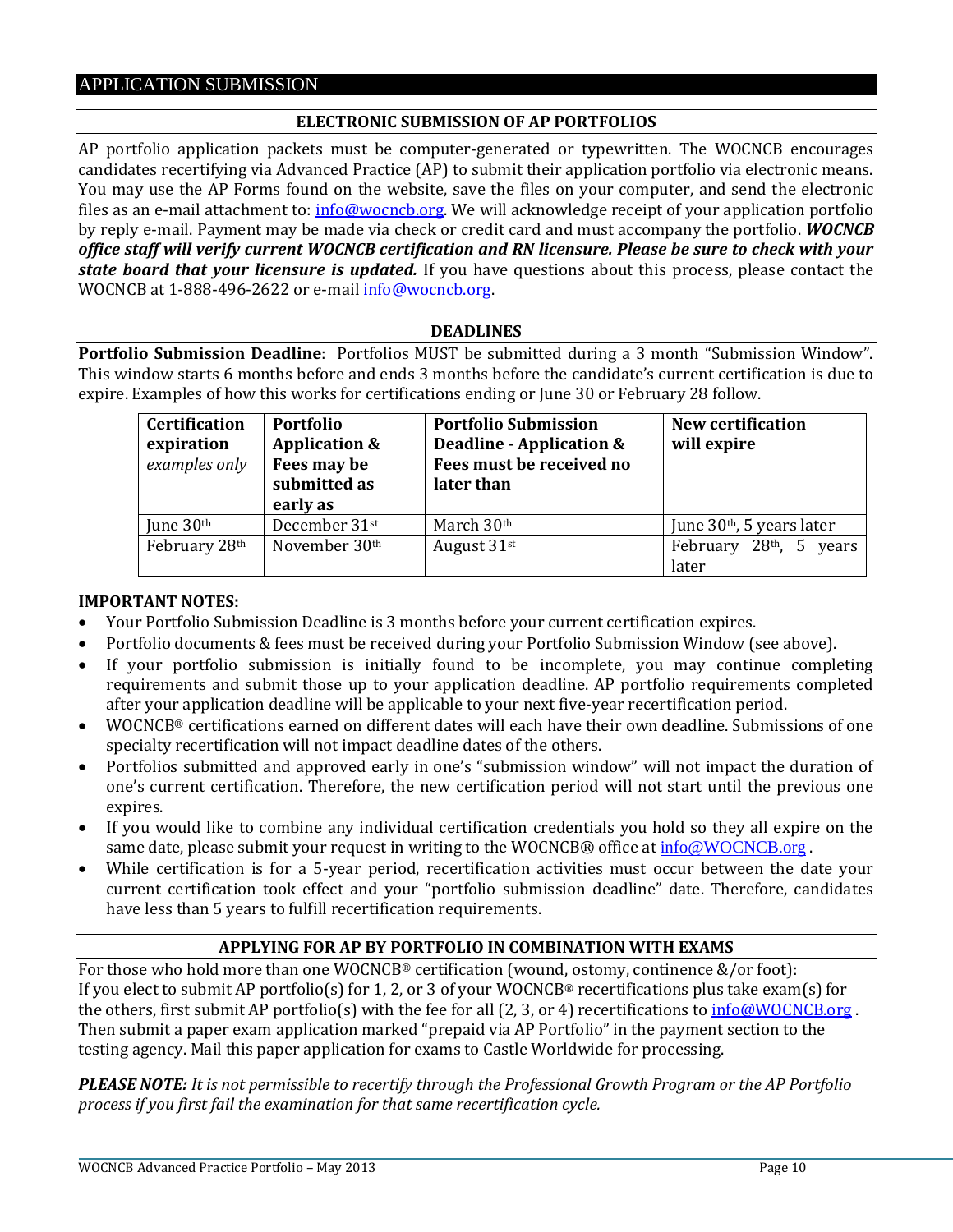## **APPLICATION FEES**

Send the portfolio with your payment using the following fee structure:

One Specialty: \$395 Two Specialties: \$510

Three Specialties: \$610

## **RESUBMISSION & TIMING**

Portfolios that require revision may be resubmitted within 30 days of the date of the notification. This may be done no more than two times.

Two other options exist when a portfolio is not approved. They are:

- Submit portfolio via the Professional Growth Process for consideration of entry-level recertification. In this case, no additional fee will be charged.
- Submit an application to recertify by AP examination. Full examination fees will apply.

*PLEASE NOTE: It is not permissible to recertify through the Professional Growth Program or the AP Portfolio process if you first fail the examination for that same recertification cycle.* 

## **HELP / QUESTIONS**

If questions about the AP process remain after careful review of this handbook, such as what is or is not acceptable, please refer to the "Ask the Board" section of the WOCNCB® websit[e www.wocncb.org.](http://www.wocncb.org/) You may find your question was answered previously. If you cannot find a pertinent answer, feel free to post your question. A Board member will post an answer to your question within 48 hours.

*Disclaimer: The Board's answers to AP questions posted on the www.wocncb.org Web site's "Ask the Board" are as accurate as possible without having the questioner's complete portfolio. Questions may at times lack comprehensive information about a specific activity, or a question or answer may be misinterpreted by the reader. As a result, the WOCNCB*® *cannot guarantee that it will accept points based on answers posted on "Ask the Board." Points can only be fully verified and justified when the complete portfolio is evaluated by AP reviewers.*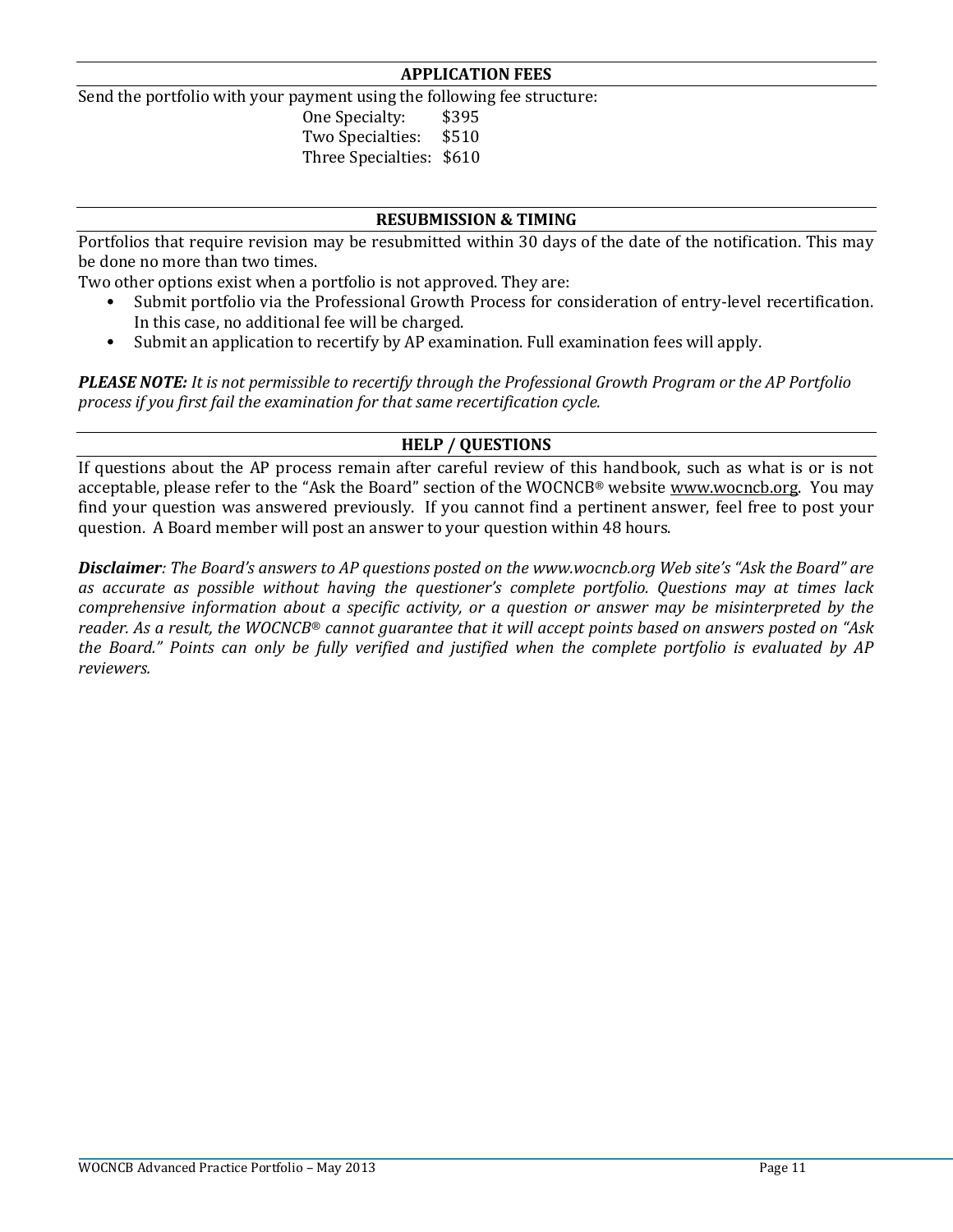## ACTIVITY EXPLANATIONS AND VERIFICATION FORMS

Complete this application and submit with the following items:

The following Application and Verification Forms are **examples– do not use them**. Please use forms found under "Using Interactive Portfolio Forms" at:

<http://www.wocncb.org/become-certified/advanced-practice/how-to-obtain.php>

## **EXAMPLE APPLICATION FOR ADVANCED PRACTICE WOCN CERTIFICATION (AP PORTFOLIO)**

| $\Box$ Copy of any APN certifications (if applicable)                                                                                                                                                                         |
|-------------------------------------------------------------------------------------------------------------------------------------------------------------------------------------------------------------------------------|
| $\Box$ Copy of Graduate level diploma and transcripts, verifying completion of NP or CNS program                                                                                                                              |
| $\Box$ Copy of most recent performance evaluation OR peer review letter of recommendation                                                                                                                                     |
| O Curriculum Vitae, including current position summary reflective of Advanced Practice duties and                                                                                                                             |
|                                                                                                                                                                                                                               |
| responsibilities                                                                                                                                                                                                              |
| □ Check or money order, payable to the WOCNCB                                                                                                                                                                                 |
| □ Send application with payment and materials via email to: info@wocncb.org                                                                                                                                                   |
| or mail to:                                                                                                                                                                                                                   |
| <b>WOCNCB, AP Portfolio Program</b>                                                                                                                                                                                           |
| 555 E. Wells St., Suite 1100                                                                                                                                                                                                  |
| Milwaukee, WI 53202                                                                                                                                                                                                           |
|                                                                                                                                                                                                                               |
| □ Fees: Any One Specialty: \$395                                                                                                                                                                                              |
| Any Two Specialties: \$510                                                                                                                                                                                                    |
| Three Specialties:<br>\$610                                                                                                                                                                                                   |
|                                                                                                                                                                                                                               |
|                                                                                                                                                                                                                               |
| City, State, Zip_                                                                                                                                                                                                             |
| $\square$ work<br>Telephone<br>$\Box$ home $\Box$                                                                                                                                                                             |
| E-mail and the contract of the contract of the contract of the contract of the contract of the contract of the                                                                                                                |
|                                                                                                                                                                                                                               |
| Licensure □ RN State<br>□ APN State                                                                                                                                                                                           |
| Education (check all that apply)                                                                                                                                                                                              |
| $\Box$ Diploma $\Box$ Associate<br>$\square$ DNP $\square$ PhD<br>$\Box$ BA<br>$\Box$ BSN<br>$\square$ MSN<br>$\Box$ BS<br>$\square$ MS                                                                                       |
| $\Box$ Other                                                                                                                                                                                                                  |
| Practice Setting (check all that apply).                                                                                                                                                                                      |
| $\Box$ Acute $\Box$ Homecare $\Box$ Outpatient<br>$\Box$ Extended Care $\Box$ Industry $\Box$ Private<br>$\Box$ Education                                                                                                     |
| $\Box$ Administration<br>$\Box$ Research                                                                                                                                                                                      |
| I am applying as a:                                                                                                                                                                                                           |
| $\Box$ CWOCN-AP®<br>$CWCN-AP^*$<br>$\Box$ COCN-AP <sup>®</sup> $\Box$ CCCN-AP <sup>®</sup><br>$\Box$ CWON-AP®                                                                                                                 |
| My current certification expiration date(s): ___________________________________                                                                                                                                              |
| Years in Nursing Vears as a Certified WOC Nurse                                                                                                                                                                               |
|                                                                                                                                                                                                                               |
| $\Box$ I attest that all statements on this application are true. If statements are found to be false, certification may                                                                                                      |
|                                                                                                                                                                                                                               |
|                                                                                                                                                                                                                               |
| If payment is by credit card, complete the following:<br>$\Box$ Visa $\Box$ MasterCard                                                                                                                                        |
| Card #:<br><u>Expiration</u>                                                                                                                                                                                                  |
|                                                                                                                                                                                                                               |
| Date and the same state of the state of the state of the state of the state of the state of the state of the state of the state of the state of the state of the state of the state of the state of the state of the state of |
|                                                                                                                                                                                                                               |

**AP Portfolio Program Verification Forms**: After carefully reading instructions in this handbook, please choose which activities to submit and submit Verification Forms for those activities to this application.

PLEASE *NOTE: Please do not submit Verification Forms for additional activities in excess of those required. Applications with excess Verification Forms will be returned to allow the candidate to choose which activities to submit.*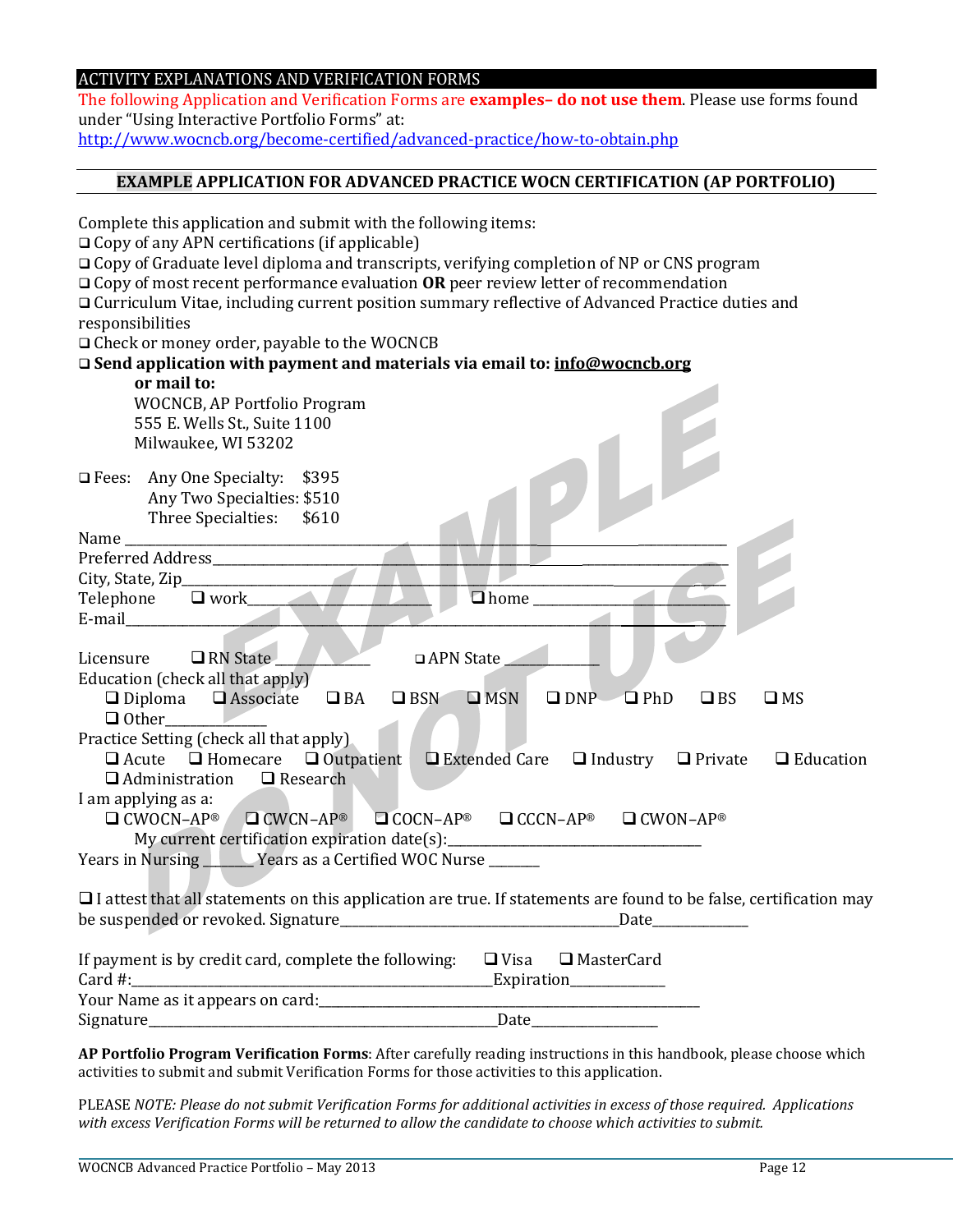#### ACTIVITY EXPLANATIONS AND VERIFICATION FORMS

#### **Clinical Hours**

For each specialty (wound, ostomy and/or continence), candidate must complete a minimum of 350 related clinical hours focused on that specialty during the certification period.

Acceptable Activities: Directly providing patient care or serving as the Clinical Instructor to RN's or APN's providing wound, ostomy or continence care to patients.

#### **Verification Form: Clinical Hours**

**Please complete a separate verification form for each specialty & indicate that specialty by checking the appropriate box:**  $\square$  wound  $\square$  ostomy  $\square$  continence

Applicant's Name:

 $\Box$  By checking this box I confirm that I worked at least 350 hours during the current certification period in the specialty indicated.

- 1. Date range of clinical hours:
- 2. Clinical setting:
- 3. Role(s) while completing claimed clinical hours check all that apply:
	- $\Box$  Direct care provider
	- □ Clinical Instructor
	- $\square$  Employee

 $\Box$  Self-employed &/or in Private practice. If checked, please describe what you plan to submit if audited here (see # 2 below).

#### **Documentation required if audited:**

Proof of clinical hours such as:

- 1. Letter from supervisor(s) confirming all the points above.
- 2. If self-employed or in private practice and a letter from a supervisor is not possible, documentation reflecting compliance with clinical hour requirement must be submitted.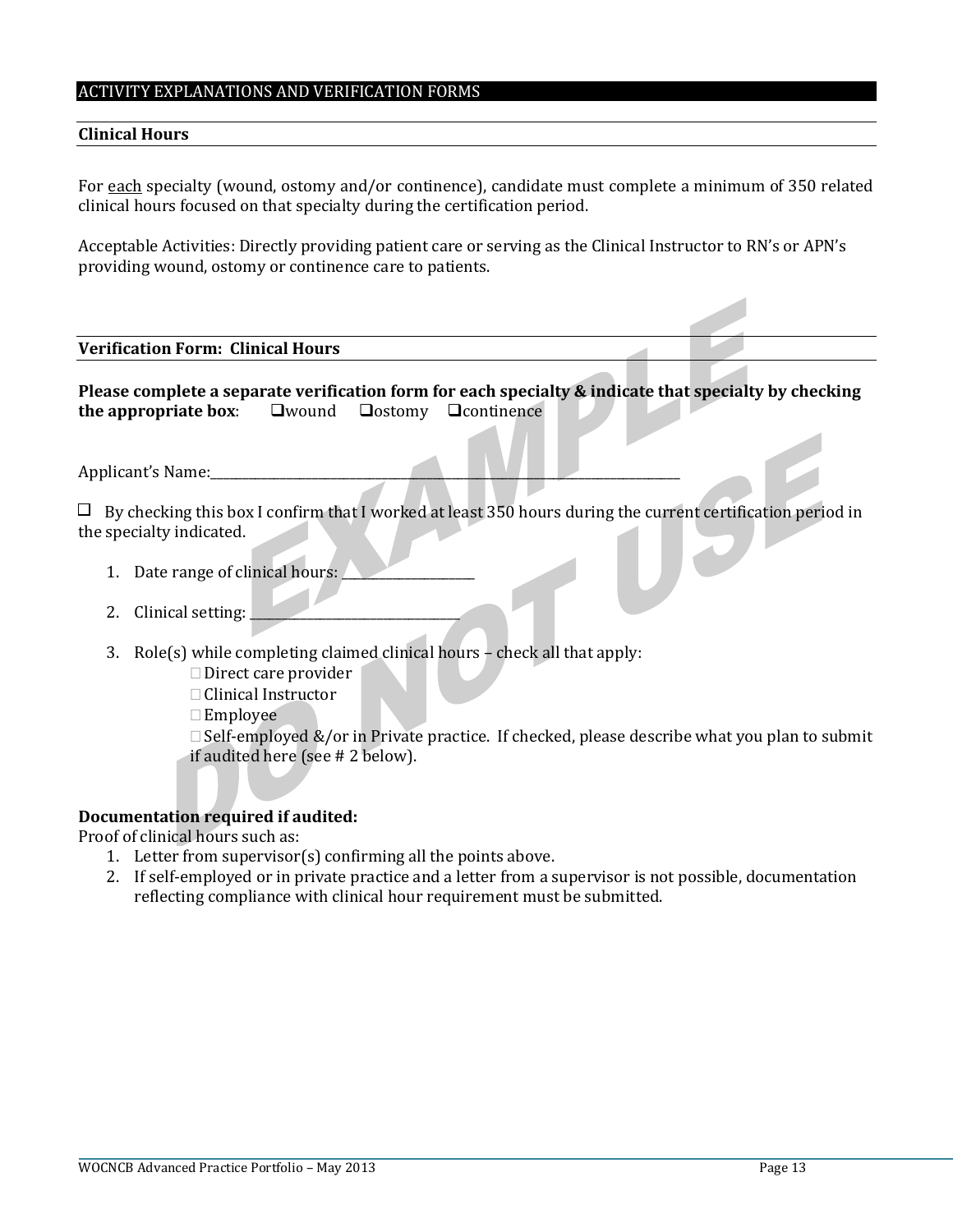## **EDUCATION**

The education component of the AP Portfolio requires the applicant to have obtained **40** hours of education within the current certification period. It may be fulfilled by using:

- 1. Continuing education (CE), or
- 2. Academic (college/university) courses

Courses used in one specialty portfolio may not be used again in a different specialty portfolio, and will be considered duplication.

- **At least 20 contact hours must be directly related to the clinical specialty (wound, ostomy, or continence)**
- **At least 10 contact hours must be focused on pharmacology**
- **No more than 10 contact hours may be focused on professional nursing practice**

**Continuing Education:** One Contact Hour (CME, CNE or CE) = 50-60 minutes.

REMINDER: When claiming continuing education points for this category, the full program title must be specified. Packets submitted with a general conference title will not be accepted. For example, listing the "WOCN Annual Conference" is unacceptable. Each lecture attended must be listed separately to determine relevance to the specialty, e.g. "Pharmacologic Agents for Continence Management", "Topical Treatments for Control of Bioburden" or "Pouching Techniques for Enterocutaneous Fistulas".

Examples of professional practice topics would be "WOCN Legal Issues", "Preceptor Workshop" or "Marketing Your Business". Continuing Education points related to such topics as HIPPA, CPR, ACLS, etc. are not acceptable because they are not specific to WOCN practice. For more, see Professional Activities Explained above

## **Academic Education**

1 academic semester credit = 15 contact hours = 15 CE's

1 academic quarter credit = 12.5 contact hours = 12.5 CE's

## **Examples of academic acceptable courses**

Advanced Physical Assessment, Advanced Pharmacology, Advanced Anatomy and Physiology, Business, Ethics, Education classes (e.g. Adult Learning Theory), Chronic Disease Management

*PLEASE NOTE: Academic credits must be from an accredited college or university. Credits must relate to the specialty certification which is sought (wound, ostomy and continence) nursing, or be related to health care, teaching or the biopsychosocial knowledge base of human services.*

## **Documentation Required if Audited:**

1. Transcripts, or Certificate of attendance or completion that includes name, date, program title, and the number of contact hours awarded.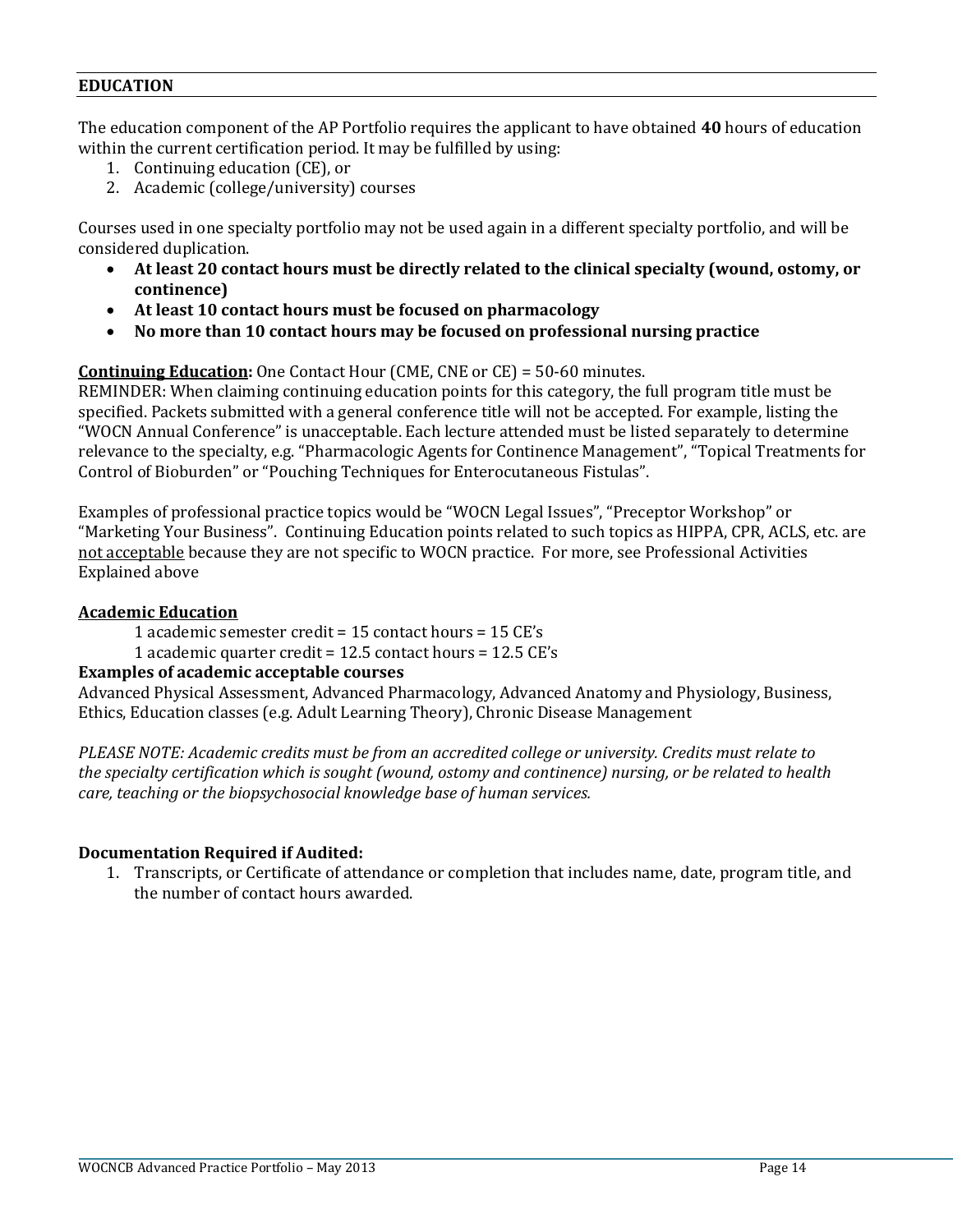## **Verification Form: Education**

## **Please complete a separate verification form for each specialty & indicate that specialty by checking the appropriate box:**  $\square$ wound  $\square$ ostomy  $\square$ continence **appropriate box**: wound ostomy continence

Applicant's Name:\_\_\_\_\_\_\_\_\_\_\_\_\_\_\_\_\_\_\_\_\_\_\_\_\_\_\_\_\_\_\_\_\_\_\_\_\_\_\_\_\_\_\_\_\_\_\_\_\_\_\_\_\_\_\_\_\_\_\_\_\_\_\_\_\_\_\_\_\_\_\_\_\_\_

| <b>Date</b> | <b>Program Title</b> | Session/Course<br>Provider | Accrediting<br><b>Organization if CE</b> | <b>Number of Contact Hours</b> |       |                  | # of Academic<br>Credits.<br><b>Please Specify</b><br>"quarter" or<br>"semester" |
|-------------|----------------------|----------------------------|------------------------------------------|--------------------------------|-------|------------------|----------------------------------------------------------------------------------|
|             |                      |                            |                                          | Please select category:        |       |                  |                                                                                  |
|             |                      |                            |                                          | $W-O-C$                        | Pharm | Prof<br>Practice |                                                                                  |
|             |                      |                            |                                          |                                |       |                  |                                                                                  |
|             |                      |                            |                                          |                                |       |                  |                                                                                  |
|             |                      |                            |                                          |                                |       |                  |                                                                                  |
|             |                      |                            |                                          |                                |       |                  |                                                                                  |
|             |                      |                            |                                          |                                |       |                  |                                                                                  |
|             |                      |                            |                                          |                                |       |                  |                                                                                  |
|             |                      |                            |                                          |                                |       |                  |                                                                                  |
|             |                      |                            |                                          |                                |       |                  |                                                                                  |
|             |                      |                            |                                          |                                |       |                  |                                                                                  |
|             |                      |                            |                                          |                                |       |                  |                                                                                  |
|             |                      |                            |                                          |                                |       |                  |                                                                                  |
|             |                      |                            |                                          |                                |       |                  |                                                                                  |
|             |                      |                            |                                          |                                |       |                  |                                                                                  |
|             |                      |                            |                                          |                                |       |                  |                                                                                  |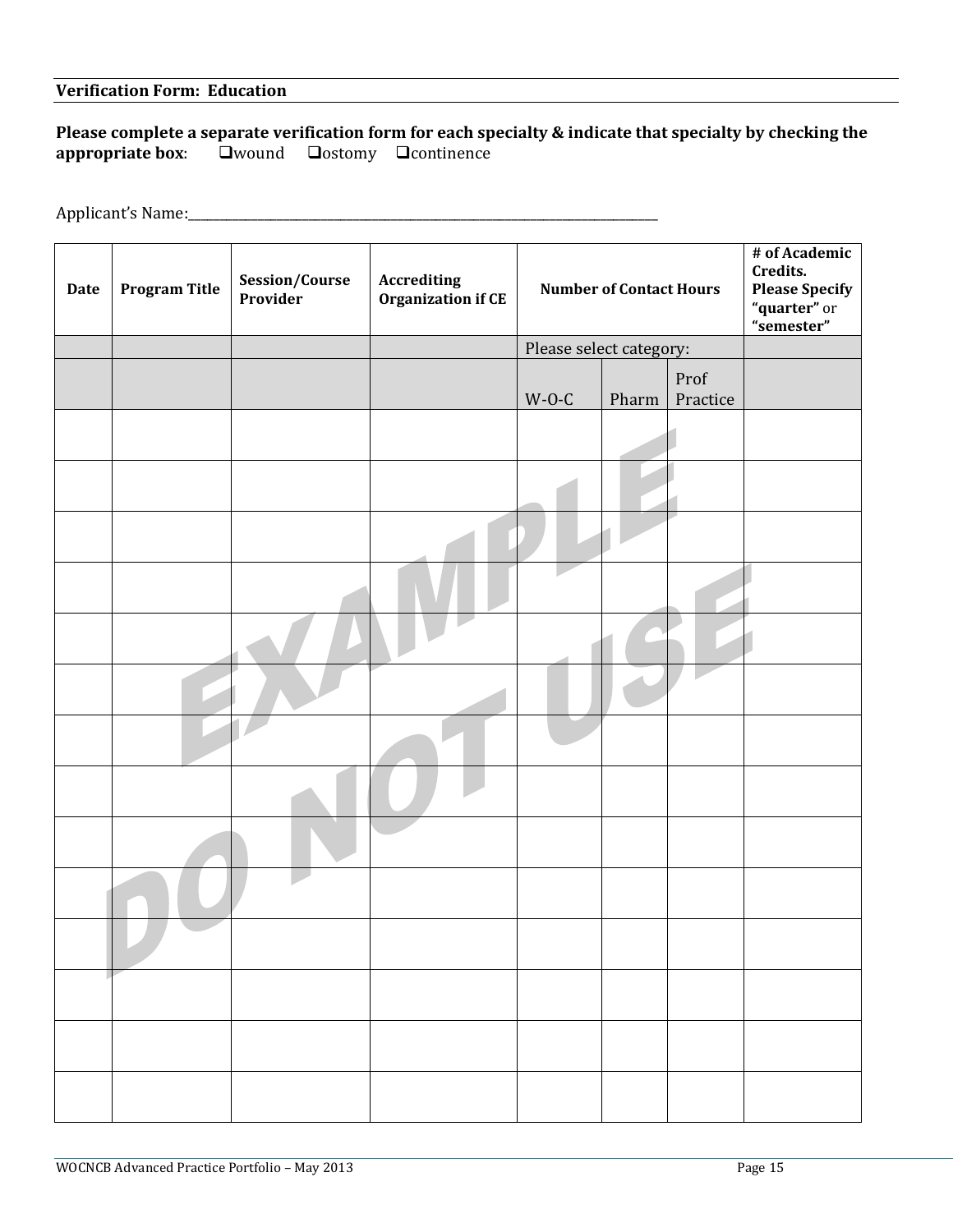#### **PROFESSIONAL PROJECTS**

Activities in this category must clearly demonstrate achievement of advanced practice and include **complex activities requiring significant preparation and multiple steps for completion**. To receive credit for this category, you must have had the primary responsibility for completion of the activity. Candidates who select this AP Level Activity, may choose any ONE of the five activity options described below.

- A. Establish a wound, ostomy or continence nursing or multidisciplinary service in which the AP WOC Nurse carries the primary responsibility for the care of wound, ostomy and/or continence issues within a healthcare setting. She may work alone or be assisted by a team. This team might include a Physical Therapist, a Surgeon, a Social Worker, and a Dietician, etc. If this category is used for more than one specialty, items below must address each specialty as appropriate. This must include:
	- Writing a proposal or business plan
	- Performing a literature review to assist with development of the policies, procedures, formulary, and billing
	- Developing initial policies and procedures
	- Developing a product formulary
	- Developing a billing procedure
	- Implementing the plan
- B. Lead a quality improvement (QI) project. This must include:
	- Evaluation of the situation
	- Identification of the problem
	- Performance of a literature review
	- Identification of potential solutions that are evidence-based
	- Implementation of a corrective program
	- Re-evaluation of the identified problem
- C. Write a Grant Proposal (non-research based). *(Example: grant money for educational development or to obtain equipment).*
- D. Capstone Project for Post-Masters certificate or Doctoral-level nursing degree.

Definition: The capstone project is a culmination of the knowledge gained during graduate or doctoral level courses. The primary objective of these projects is the improvement of healthcare outcomes in practice settings through translation of evidence into practice. These projects may include investigation of questions about practice and therapies, changes in the healthcare delivery system, organizational changes that impact healthcare at the local, regional and national level and legislation and health care policies that reduce healthcare disparities.

E. Special Projects: activities not defined in the AP Portfolio handbook. These activities must be submitted to the AP Committee for pre-approval. The request for pre-approval may be sent any time within the certification period, but must be at least one month prior to AP application deadline. The AP Committee will review the request and make a decision of acceptability. It is required you use the Pre-Approval Form to summarize the project. Other documentation may be requested. Remember, the project must be complex, require significant preparation and multiple steps for completion, and pertain to the specialty (wound, ostomy, or continence).

Examples that may qualify include:

- Learning Module in a written, electronic, or video format. The module must include objectives, learning activities, and competency evaluation.
- Medical mission or disaster relief to provide or teach about WOC care
- Legal Nurse Consulting

## **Documentation required if audited:**

Activity A: Copy of policies & procedures, product formulary, billing procedure; letter from administrator confirming your role Activity B: Letter from administrator confirming your role

Activity C: Copy of grant proposal document

Activity D: Letter from academic advisor confirming project

Activity E: Additional items to be requested from candidate during the pre-approval period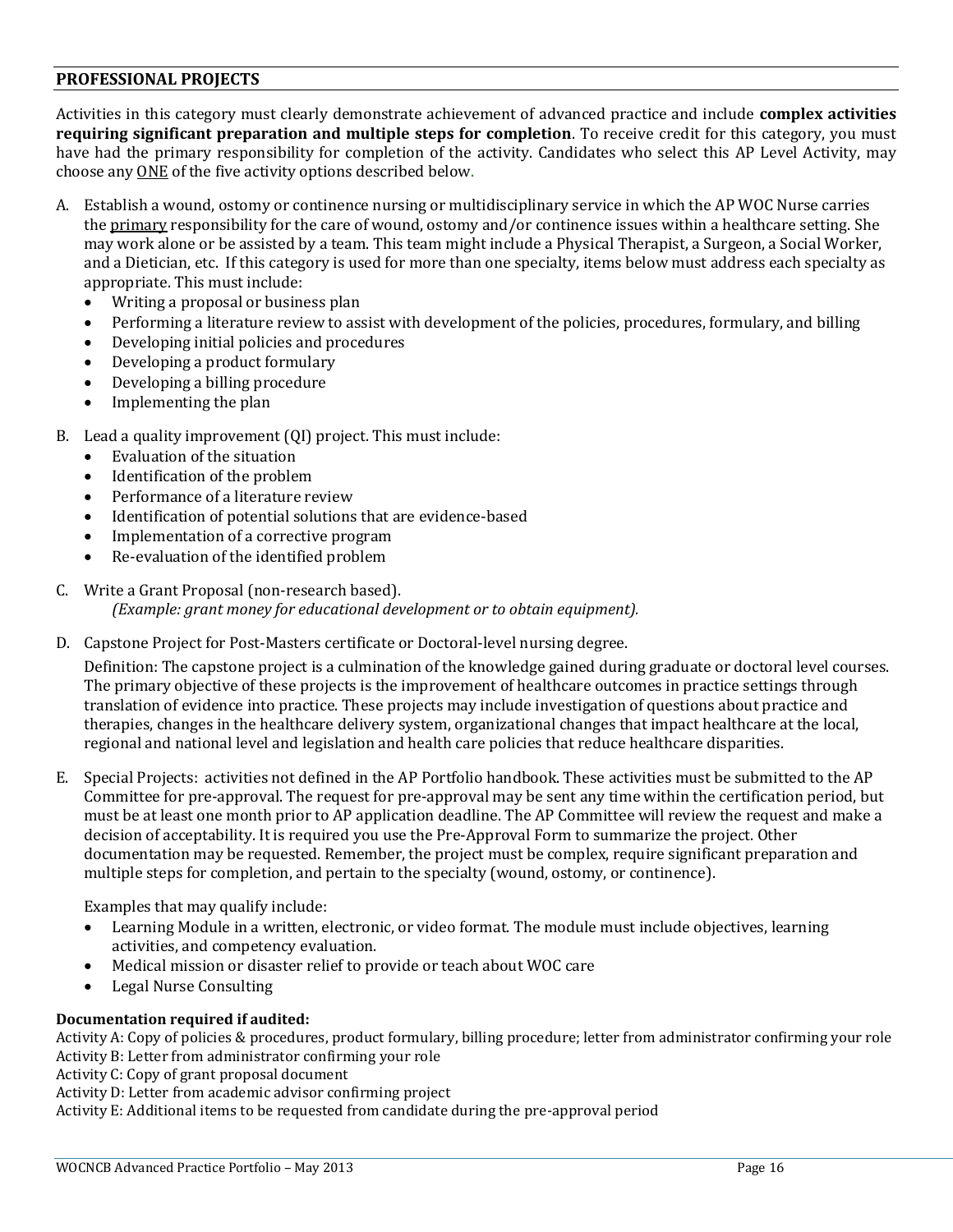## **Verification Form: Professional Projects: Activity A Establish a WOC Nursing or Multidisciplinary Service**

Use for Activity A to document activities related to establishing a wound, ostomy or continence nursing or multidisciplinary service.

**Please complete a separate verification form for each specialty & indicate that specialty by checking the appropriate box:** Wound Dostomy Deontinence

Applicant's Name:

1. Date activity completed:

 $\mathbf{D}^{\mathbf{O}}$ 

- 2. Include a copy of your proposal or business plan with this application.
- 3. Include a copy of your literature review with reference list in APA or AMA format.
- 4. List the titles of the policies and procedure documents created and supporting literature references.
- 5. Describe in several paragraphs how your product formulary was determined.
- 6. Describe in several paragraphs how your billing procedure was designed.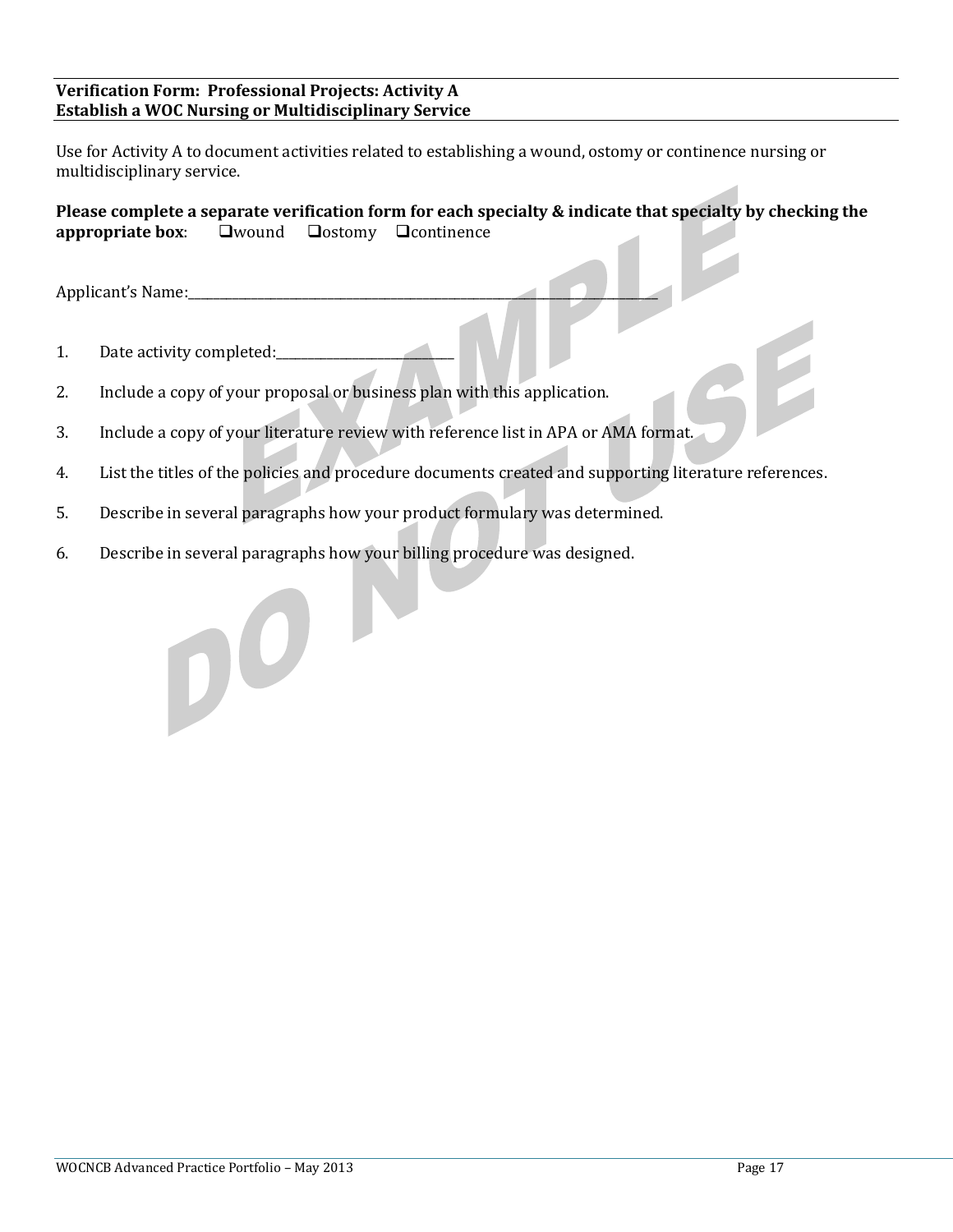## **Verification Form: Professional Projects: Activity B Quality Improvement Project**

Use for Activity B to document activities related to a Quality Improvement Project

**Please complete a separate verification form for each specialty & indicate that specialty by checking the appropriate box:**  $\square$  wound  $\square$  ostomy  $\square$  continence

Applicant's Name:\_\_\_\_\_\_\_\_\_\_\_\_\_\_\_\_\_\_\_\_\_\_\_\_\_\_\_\_\_\_\_\_\_\_\_\_\_\_\_\_\_\_\_\_\_\_\_\_\_\_\_\_\_\_\_\_\_\_\_\_\_\_\_\_\_\_\_\_\_\_\_\_\_\_

Date activity completed \_\_\_\_\_\_\_\_\_\_\_\_\_\_\_\_\_\_\_\_\_\_\_\_\_\_\_\_\_\_\_\_\_\_\_\_\_\_\_

Please summarize by answering the following questions in several paragraphs for each question:

- 1. What was the clinical challenge?
- 2. How was the challenge identified?
- 3. What actions were implemented to address the project?
- 4. Describe the evaluation process.
- 5. What were the results of the project?

Include a copy of your literature review with reference list in APA or AMA format.

USF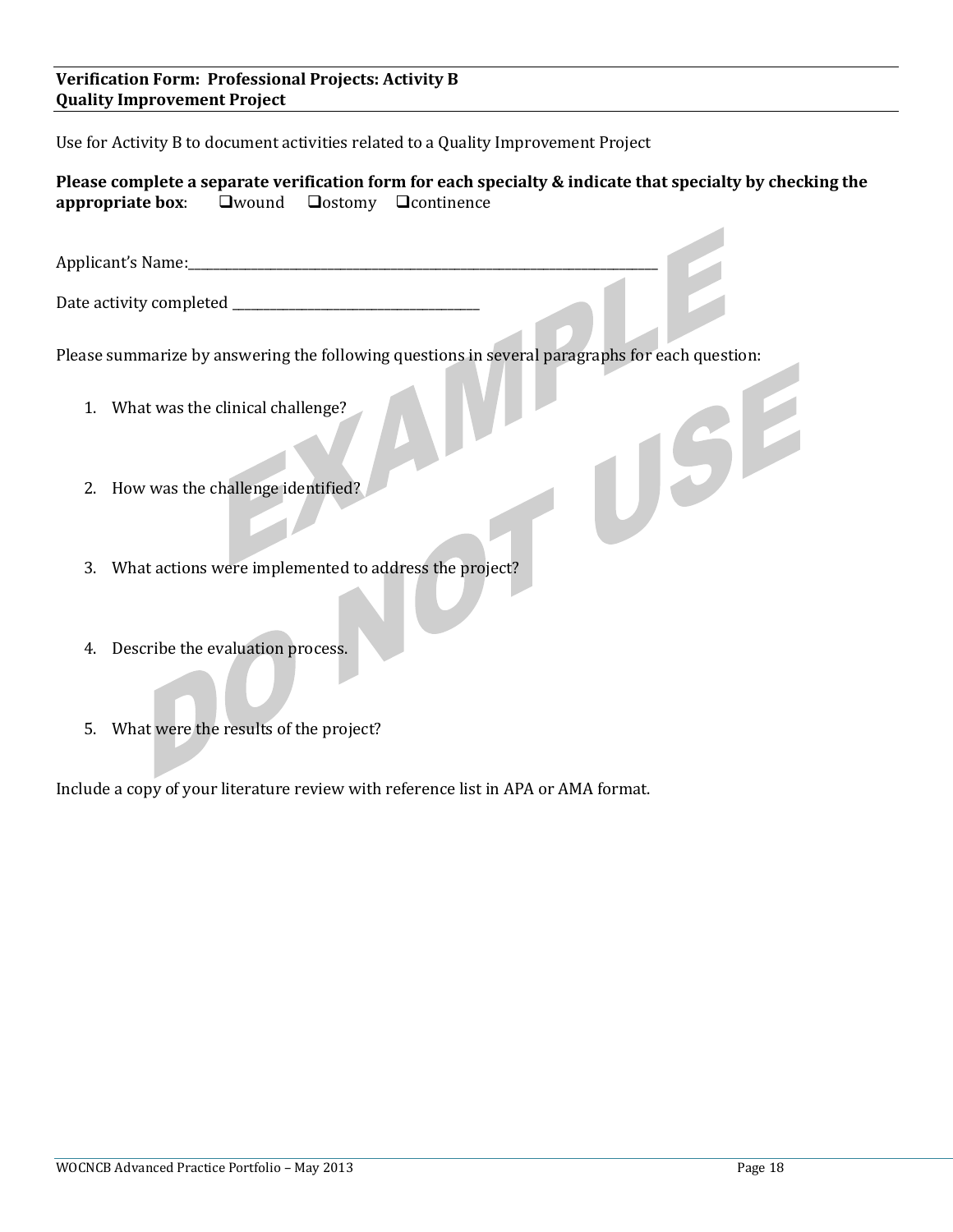## **Verification Form: Professional Projects: Activity C Grant Proposal**

Use for Activity C to document activities related to writing a Grant Proposal

**Please complete a separate verification form for each specialty & indicate that specialty by checking the appropriate box: Qwound Qostomy Quentinence** 

Date activity completed:

Applicant's Name:<br>Date activity completed:<br>Date grant application submitted:<br>1 Title of Date grant application submitted:

1. Title of your grant proposal

 $\mathbf{D}^{\mathbf{O}}$ 

2. Please include a copy of the grants' abstract/executive summary.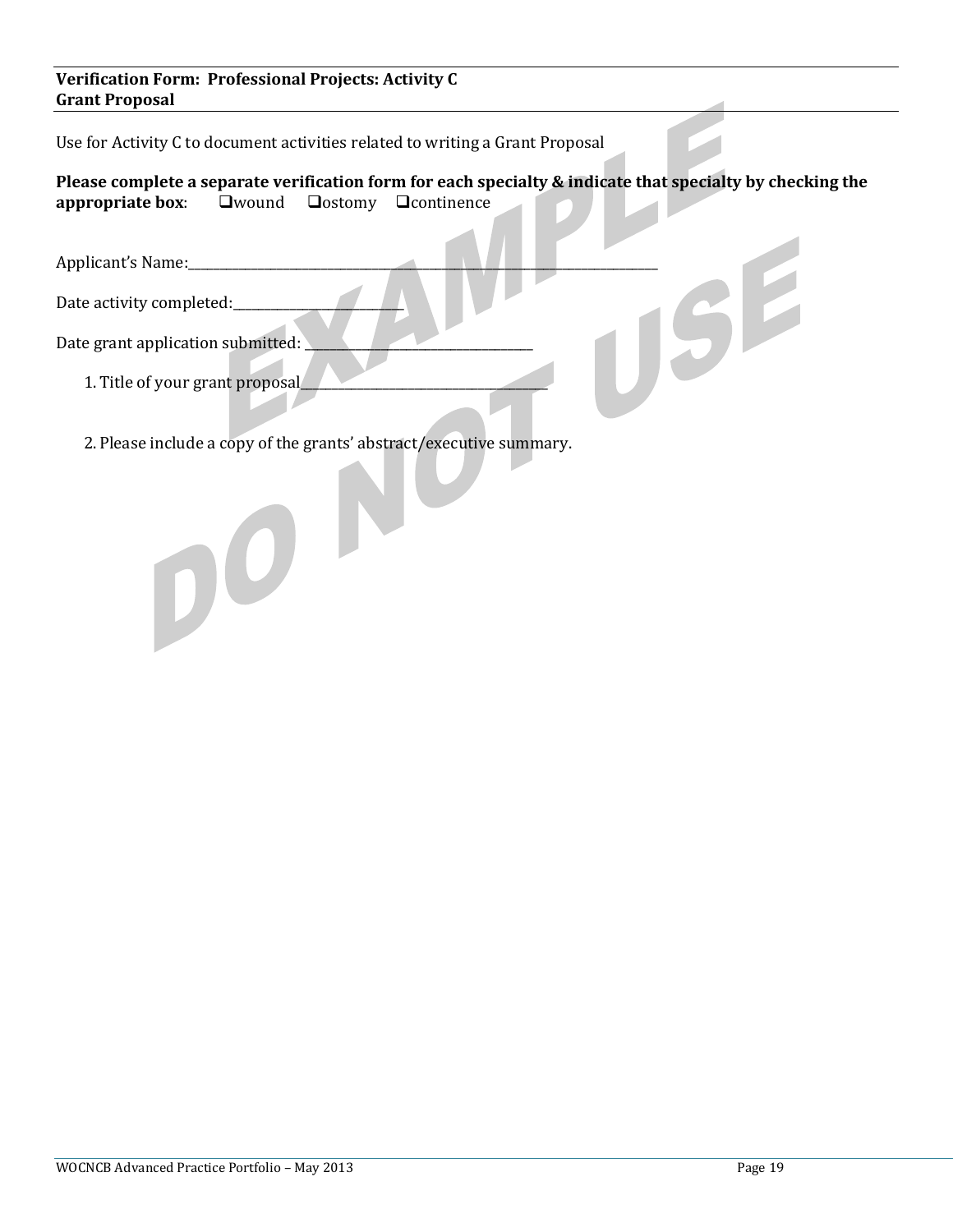## **Verification Form: Professional Projects: Activity D Capstone Project**

Use for Activity D to document activities related to a Capstone Project

**Please complete a separate verification form for each specialty & indicate that specialty by checking the appropriate box:**  $\square$  wound  $\square$  ostomy  $\square$  continence

Applicant's Name:\_\_\_\_\_\_\_\_\_\_\_\_\_\_\_\_\_\_\_\_\_\_\_\_\_\_\_\_\_\_\_\_\_\_\_\_\_\_\_\_\_\_\_\_\_\_\_\_\_\_\_\_\_\_\_\_\_\_\_\_\_\_\_\_\_\_\_\_\_\_\_\_\_\_ Complete this form for a **Capstone Project**

Date activity completed \_\_\_\_\_\_\_\_\_\_\_\_\_\_\_\_\_\_\_\_\_\_\_\_\_\_\_\_\_\_\_\_\_\_\_\_\_\_\_

Please provide a description the following:

- 1. Synopsis of the project
- 2. Purpose or problem statement and background information
- 3. The need and feasibility of the project
- 4. Project objectives
- 5. Methodology or main activities of the project
- 6. Evaluation plan
- 7. End results

Please also include a copy of your literature review with reference list in APA or AMA format.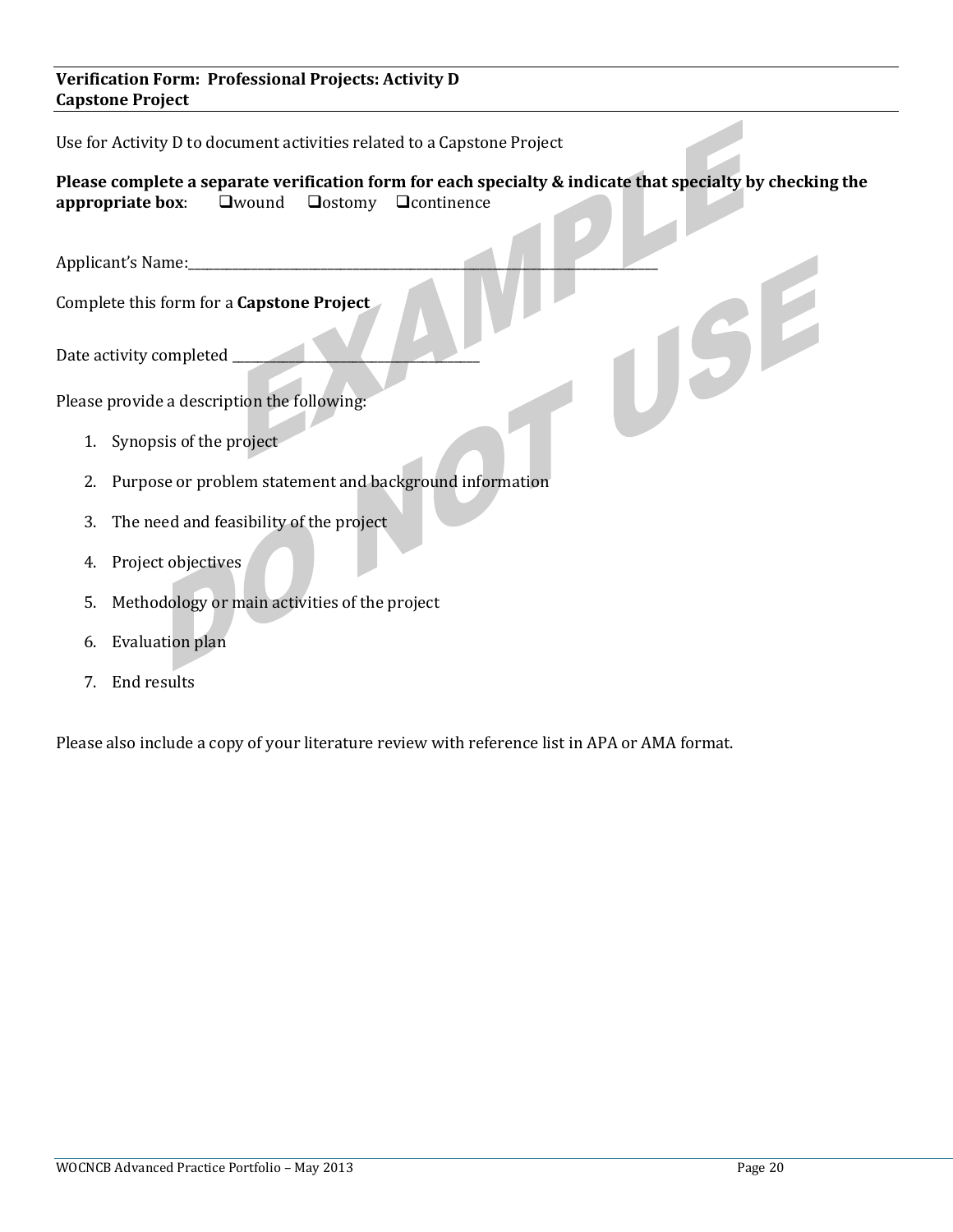## **Verification Form: Professional Projects Activity E Special Project Pre-approval**

Please use this form for Activity E to document activities not elsewhere defined and submit for preapproval, as a special project, by the AP Committee.

**Please complete a separate verification form for each specialty & indicate that specialty by checking the appropriate box:**  $\square$  wound  $\square$  ostomy  $\square$  continence

Applicant's Name:

Date Activity Completed \_

Complete this form for each project or activity. Answer each section with several paragraphs of information. Summarize the activity in as much detail as possible. You must include how it relates to the selected specialty area and why it should be considered an advanced practice project.

1. Summarize activity as it relates to the selected specialty area.

2. Provide an overview of the implementation of program / project as it relates to the selected specialty area.

3. Evaluation of program / project (implications for clinical practice) as it relates to the selected specialty area.

**Submit this form, no later than 30 days prior to the portfolio deadlines, via email to: [info@wocncb.org](mailto:info@wocncb.org) Or mail to: WOCNCB**

**555 East Wells Street #1100 Milwaukee, WI 53202**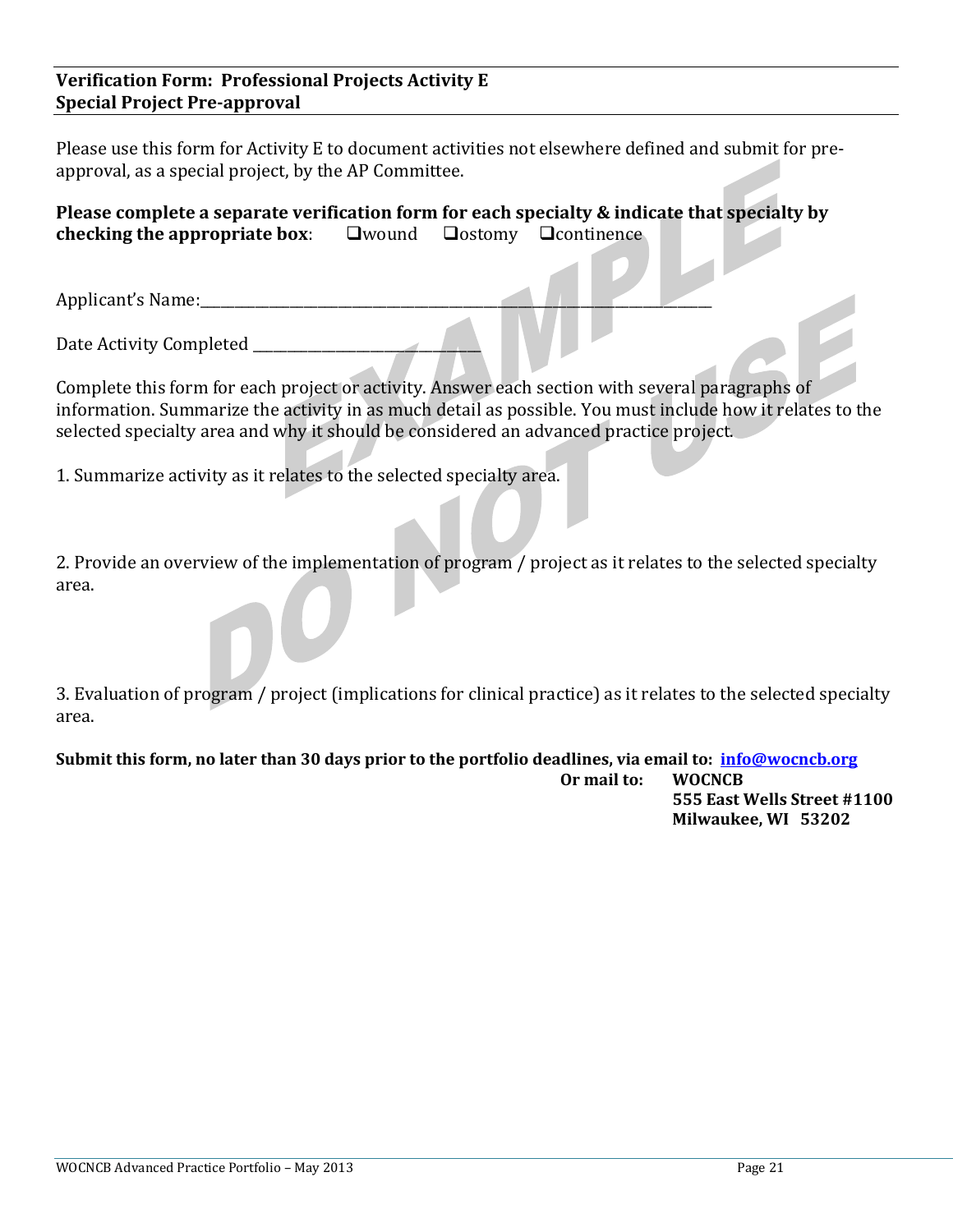## **PUBLICATIONS**

## **If you choose to submit under this category, the publication must meet all the following criteria:**

 $\Box$  author, co-author, editor, or co-editor

 published in a peer-reviewed journal, professional organization newsletter or directed at professional or academic audience

includes current (within 5 years) or seminal references*.*

 $\Box$  accepted for publication during renewal period, publication date may be after renewal period.

 $\Box$  related to area for which certification is sought.

 $\Box$  a minimum of 10 total points are required for this category.

## **Publication Types & Point Differentiations**

| <b>Key. Type of Publication</b>                       | <b>Length parameters</b> | <b>Points</b>   |
|-------------------------------------------------------|--------------------------|-----------------|
| A. Doctoral Dissertation or Capstone project          |                          | 10              |
| <b>B.</b> Authored textbook                           | >300 pages               | 10              |
| C. Authored textbook                                  | $<$ 300 pages            | 10              |
| D. Master's thesis or Capstone project                |                          | 10              |
| E. Textbook or journal editor                         |                          | 10              |
| F. Journal section editor                             |                          | 5/yr service    |
| G. Chapter in a book                                  |                          | 10              |
| H. Formal review of an article, book or media         | $>200$ words             | 2/article       |
|                                                       |                          | $2/m$ edia      |
|                                                       |                          | 5/book          |
| I. Column in professional journal                     | >200 words               | $2$ /column     |
| J. Article in professional newsletter                 | >200 words               | 1/article       |
| K. Original research article in peer reviewed journal |                          | 10              |
| L. Original article in professional journal           |                          | 2/article       |
| M. Newsletter Editor                                  |                          | 2/yr of service |

## **Definitions:**

Reviewer for textbook, chapter or journal article: reviews and analyzes content related to WOC nursing practice Reference list publication dates (RLPD): dates articles were published, seminal articles first; then the year range of other articles

## **Documentation required if audited:**

Documentation that demonstrates publication meets criteria listed above. The exact documentation needed to fulfill this requirement depends on the publication but examples of possible documentation that might assist include:

- 1. Copy of product
- 2. List of references used to create publication, should be current (within 5 years) or seminal references
- 3. National Library of Medicine citation or specific URL address of publication.
- 4. Documentation to show journal is peer-reviewed, newsletter is directed at related professional or academic audience.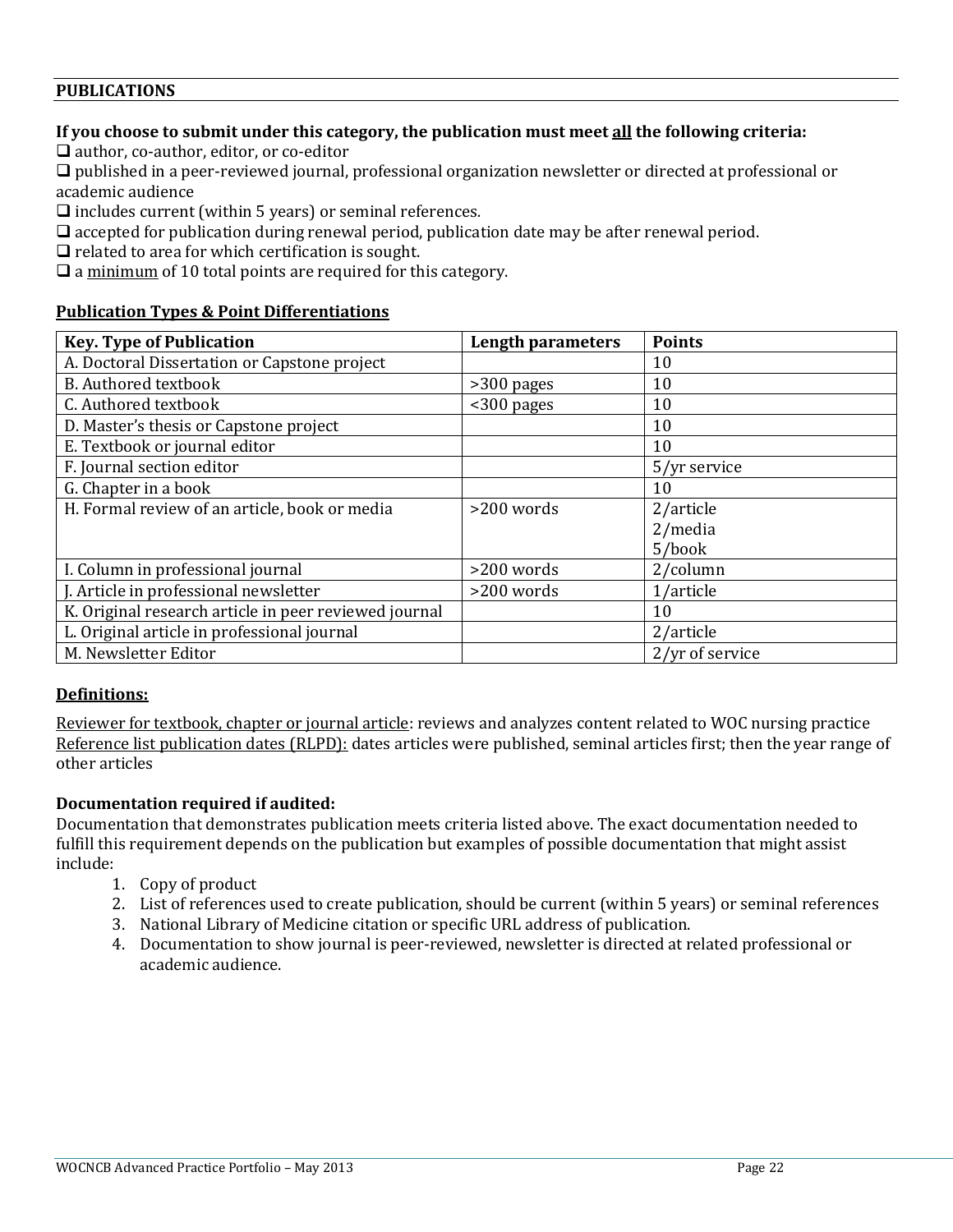#### **Verification Form: Publications**

**Please complete a separate verification form for each specialty & indicate that specialty by checking the appropriate box:**  $\square$ wound  $\square$ ostomy  $\square$ continence **a**wound **a**ostomy **a**continence

Applicant's Name:\_\_\_\_\_\_\_\_\_\_\_\_\_\_\_\_\_\_\_\_\_\_\_\_\_\_\_\_\_\_\_\_\_\_\_\_\_\_\_\_\_\_\_\_\_\_\_\_\_\_\_\_\_\_\_\_\_\_\_\_\_\_\_\_\_\_\_\_\_\_\_\_\_\_

| <b>Date</b><br><b>Accepted</b><br>for<br><b>Publication</b><br>$\frac{a}{c}$<br>published | Type of<br><b>Publication</b><br>& Number<br>of Pages                   | <b>Title of</b><br>Journal,<br>book,<br>or<br>newsletter | <b>Title of</b><br>publication                                                     | <b>Author</b><br>or<br><b>Editor</b> | <b>RLPD</b>             | Peer<br>Reviewed,<br>Professional<br>organization<br>and<br>intended<br>audience | <b>How does</b><br>this<br>publication<br>apply to<br>specialty<br>(50 words<br>or less)                                                                              | <b>Points</b> |
|-------------------------------------------------------------------------------------------|-------------------------------------------------------------------------|----------------------------------------------------------|------------------------------------------------------------------------------------|--------------------------------------|-------------------------|----------------------------------------------------------------------------------|-----------------------------------------------------------------------------------------------------------------------------------------------------------------------|---------------|
| <b>EXAMPLE:</b><br>Accepted<br>$2 - 1 - 2012$<br>To be<br>published:<br>4-30-2012         | Type "K"<br>- Original<br>research<br>article in<br>Journal<br>$-10pgs$ | <b>JWOCN</b>                                             | Cathed versus<br>ultrasound<br>PVR in<br>Pediatric<br>patients with<br>bed wetting | First<br>Author                      | 1998;<br>2008-<br>2010. | Peer reviewed by<br><b>JWOCN</b> for<br>professional and<br>academic<br>audience | Continence:<br>Publication of<br>research results<br>at MUSC peds<br>urology clinic<br>comparing PVR<br>measurement<br>validity in pts<br>with nocturnal<br>eneuresis | 10            |
|                                                                                           |                                                                         |                                                          |                                                                                    |                                      |                         |                                                                                  |                                                                                                                                                                       |               |
|                                                                                           |                                                                         |                                                          |                                                                                    |                                      |                         |                                                                                  |                                                                                                                                                                       |               |
|                                                                                           |                                                                         |                                                          |                                                                                    |                                      |                         |                                                                                  |                                                                                                                                                                       |               |
|                                                                                           |                                                                         |                                                          |                                                                                    |                                      |                         |                                                                                  |                                                                                                                                                                       |               |
|                                                                                           |                                                                         |                                                          |                                                                                    |                                      |                         |                                                                                  |                                                                                                                                                                       |               |
|                                                                                           |                                                                         |                                                          |                                                                                    |                                      |                         |                                                                                  |                                                                                                                                                                       |               |
|                                                                                           |                                                                         |                                                          |                                                                                    |                                      |                         |                                                                                  |                                                                                                                                                                       |               |
|                                                                                           |                                                                         |                                                          |                                                                                    |                                      |                         |                                                                                  |                                                                                                                                                                       |               |
|                                                                                           |                                                                         |                                                          |                                                                                    |                                      |                         |                                                                                  |                                                                                                                                                                       |               |
|                                                                                           |                                                                         |                                                          |                                                                                    |                                      |                         |                                                                                  |                                                                                                                                                                       |               |
|                                                                                           |                                                                         |                                                          |                                                                                    |                                      |                         |                                                                                  |                                                                                                                                                                       |               |
|                                                                                           |                                                                         |                                                          |                                                                                    |                                      |                         |                                                                                  | <b>Total</b><br>Points:*                                                                                                                                              |               |

\*REMINDER: Please only submit under this category if requesting at least 10 points.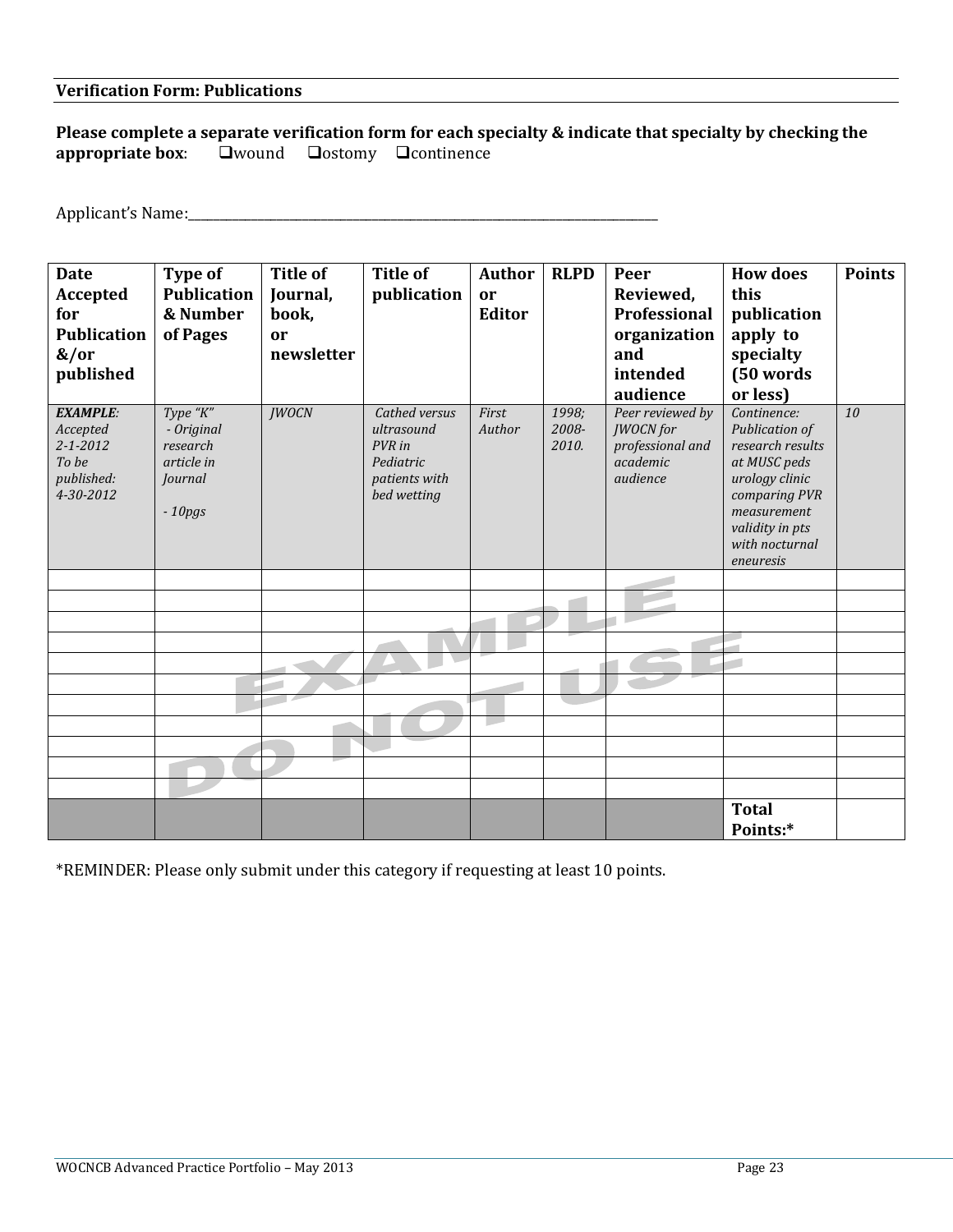#### **RESEARCH**

The CWOCN-AP role carries with it an understanding that the APN in specialty practice can demonstrate knowledge application evidenced by an ability to translate research into their practice, improve current practice and outcomes based upon evidence, and participate in research related activities as either a primary investigator or secondary participant. To use this category for recertification, the submitted activity must show evidence of participation in research that improves current practice and/or patient outcomes related to either wound, ostomy or continence nursing practice. For research or grant proposals, the AP candidate can only use the submitted project one time for re-certification if the study or grant approval is still pending at the time of the submission (the results, findings and conclusions cannot be submitted in 5 years in this category).

## **Participation in Research**

To receive AP credit in the research category, you must have served as the principal or co-investigator of a study, author or co-author of a study proposal / grant, or had the primary responsibility for a research activity such as collecting and analyzing data. Research activities must relate to the specialty for which you are seeking recertification and must be approved by an Institutional Review Board (IRB) or equivalent approval (peer and/or expert review process) as appropriate.

#### **Select one of these activities:**

- $\Box$  Develop an evidence-based study proposal
- $\Box$  Write and submit a grant application
- $\Box$  Develop or test a research tool
- $\Box$  Detailed analysis & interpretation of clinical research data

## **Documentation required if audited:**

- 1. A copy of the study proposal or grant application.
- 2. A copy of the IRB or review process approval letter.

3. A copy of the research data tool and a brief discussion (2-4 paragraphs) of its development and/or testing process.

4. Submit documentation to substantiate data analysis activity (a brief discussion in 2-4 paragraphs, describing analysis including research design, sample and setting, data collection instruments, procedures and data analysis as appropriate).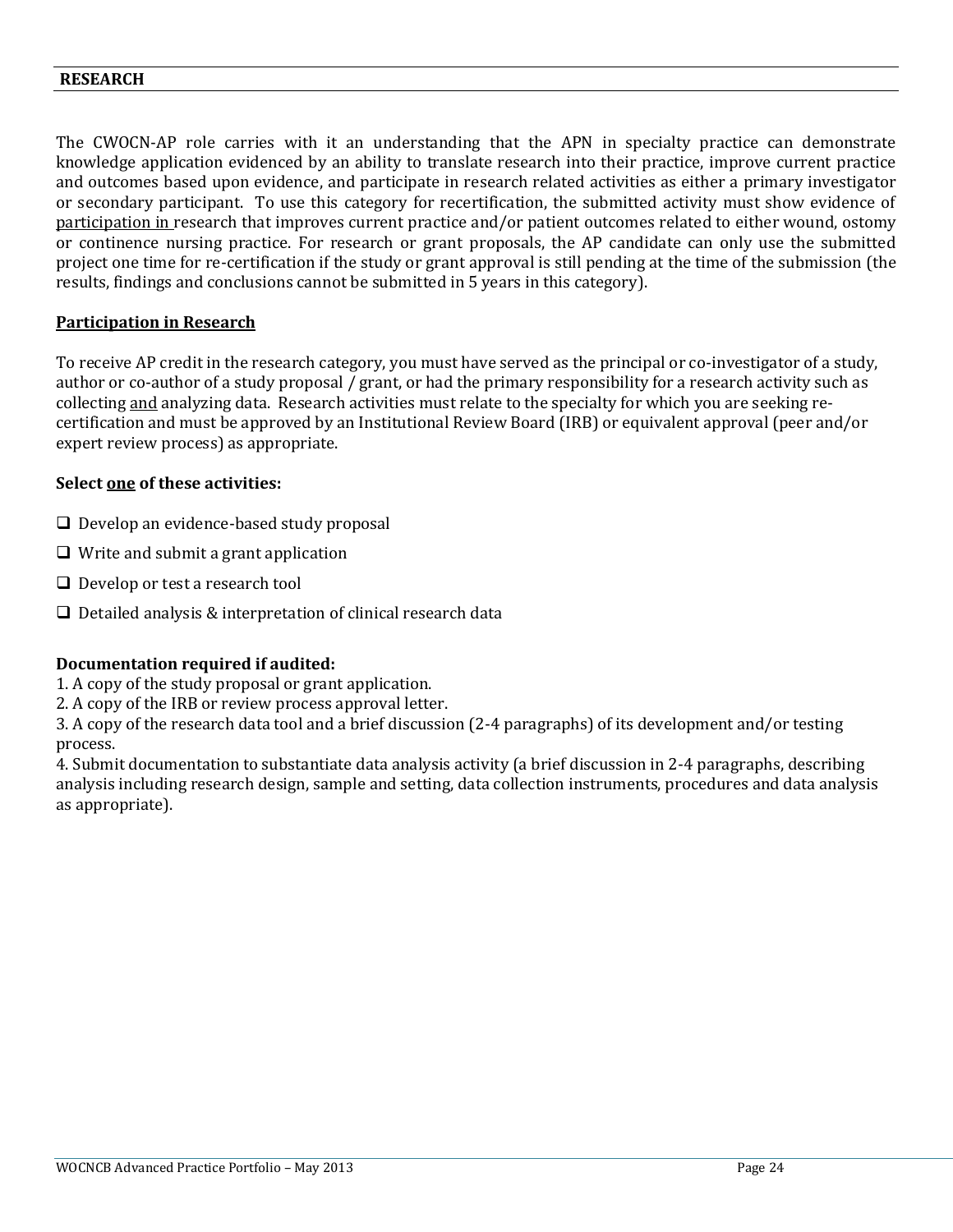#### **Verification Form: Research**

4. Submit a written abstract of the study, grant or analysis project (include problem statement, methods, results/findings, conclusions). Abstract should be less than 300 words excluding title.

5. Submit the literature review and/or a list of references used to write the study, grant or analysis project in APA (American Psychological Association) or AMA (American Medical Association) format.

DO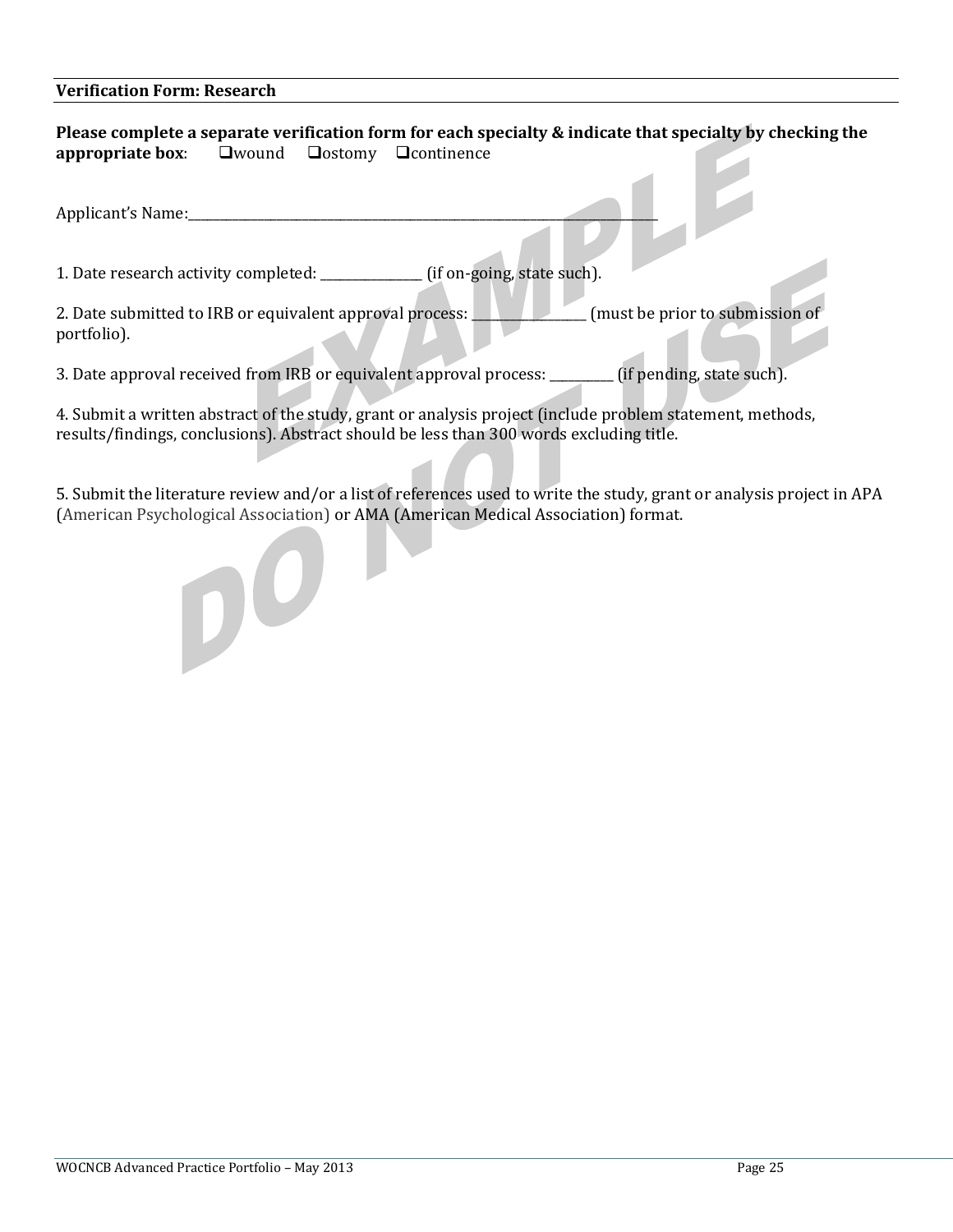## **TEACHING and/or PRECEPTING**

A minimum of **30 points** are **required** from the **Teaching and Preceptor** activity section to achieve acceptance of this category for your portfolio AP recertification. You can either earn all 30 points from teaching, precepting or a combination of the two.

## **TEACHING ACTIVITIES**

To receive AP points, teaching activities must focus on the specialty for which you are seeking recertification, occur in the classroom, clinical area and /or formal meeting/conference and certificant is the primary or co-author of the content. You must be the instructor /presenter with a formal presentation (i.e., slides, podium) of teaching/learning appropriate for the intended participant. You will not receive additional AP points for repeating presentations/lectures/posters, etc., unless the content clearly has been significantly altered due to integration of new clinical evidence.

Teaching activities at the advanced practice level require analysis of current healthcare research findings that expand clinical knowledge, enhance role performance and increase knowledge of professional issues. *(2010 WOCN: Scope and standards of Practice, Standard #8. Education, page 40.)* 

## **Acceptable Activity……AP Points are awarded based on time, type of activity and level of audience.**

#### **1. CME or CNE Conference/lecture/workshop presentation:**

| AP Point Value per each 15 minutes of presentation based on participant type: |  |
|-------------------------------------------------------------------------------|--|
| Residents, Physicians, WOC nurses, APN's, Physician Assistants2.5 points      |  |
|                                                                               |  |

#### **2. Non CME or CNE Conference/lecture/workshop presentation:**

| AP Point Value per each 15 minutes of presentation based on participant type: |  |
|-------------------------------------------------------------------------------|--|
|                                                                               |  |
|                                                                               |  |
|                                                                               |  |
|                                                                               |  |

**3. Primary author of conference poster presentation at state level or greater:**

AP Point Value/poster..................................................................................................................10 points

## **PRECEPTOR ACTIVITIES**

Precepting activities at the Advanced Practice level require participation in multi-professional teams that contribute to role development and directly or indirectly advance nursing practice and health services. *(2010 WOCN: Scope and standards of Practice, Standard #10.Collegiality, page 42.)* To receive AP points, preceptor activities must focus on the specialty for which you are seeking recertification. Acceptable preceptor activities include **academic preceptorship** or **clinical education** of healthcare professionals.

- 1. **Academic preceptorship:** involves providing clinical experiences to students in a WOCNEP\*, DNP, APN (NP, CNS, NMW or CRNA), Physician Assistant, Medical Doctor, or Physical Therapist educational program and requires written objectives and evaluation. <br> 40 hours = 30 points\*\*
- 2. **Clinical education preceptorship:** involves mentoring, orientation of, or being shadowed by, non-students such as physicians, nurses (CWOCN, CWS, NP, CNS, NMW or CRNA), Physician Assistants or Physical Therapists. 120 hours =  $30$  points\*\*

\* WOCNEP – Wound Ostomy Continence Nursing Education Program

*\*\* Academic and clinical educator preceptorships can be combined, utilizing 13.3 hours per 10 points for academic and 40 hours per 10 points for clinical educator preceptorship.*

## **Documentation required if audited:** Documentation that substantiates teaching activity.

**Examples:** 

- 1. Presentation or lecture –brochure or letter showing participation.
- 2. Poster presentation proof of acceptance of the poster or copy of published abstract for the conference.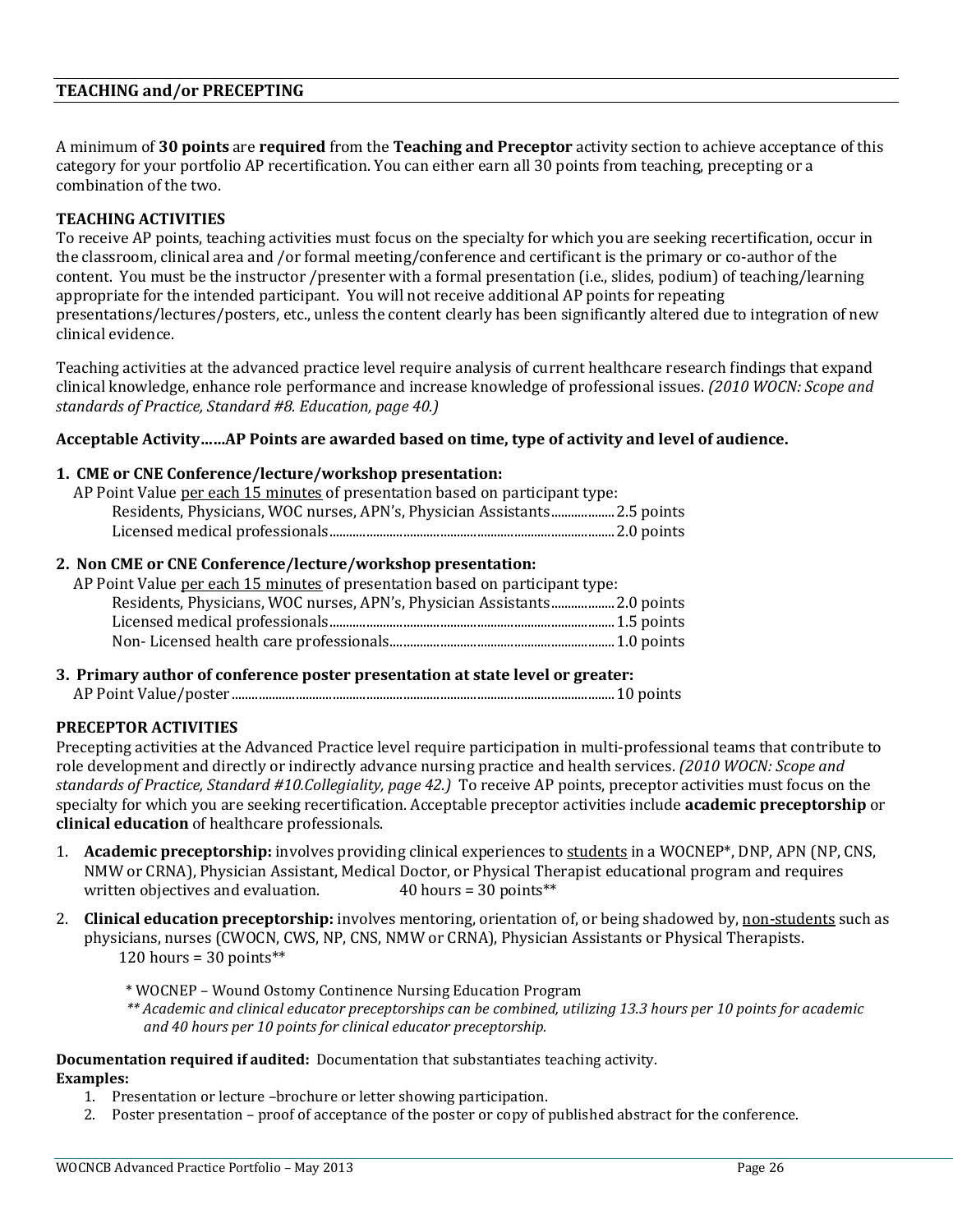#### **Verification Form: Teaching**

## **Please complete a separate verification form for each specialty & indicate that specialty by checking the appropriate box: Qwound Qostomy Qcontinence**

| Applicant's Name: |          |                           |              |          |             |         |        |
|-------------------|----------|---------------------------|--------------|----------|-------------|---------|--------|
| Date of           | CME or   | <b>Presentation Title</b> | Conference   | Oral vs. | Participant | Number  | AP     |
| Presentation      | CNE      |                           | Name         | Poster   | Type        | 0f      | Points |
|                   | (Yes/No) |                           | (i.e., WOCN) |          |             | minutes |        |
|                   |          |                           |              |          |             |         |        |
|                   |          |                           |              |          |             |         |        |
|                   |          |                           |              |          |             |         |        |
|                   |          |                           |              |          |             |         |        |
|                   |          |                           |              |          |             |         |        |
|                   |          |                           |              |          |             |         |        |

**Documentation required if audited:** Documentation that substantiates teaching activity. **Examples:** 

1. Presentation or lecture –brochure or letter showing participation.

 $\mathbf{D}^{\mathbf{O}}$ 

2. Poster presentation – proof of acceptance of the poster or copy of published abstract for the conference.

 $\overline{\phantom{0}}$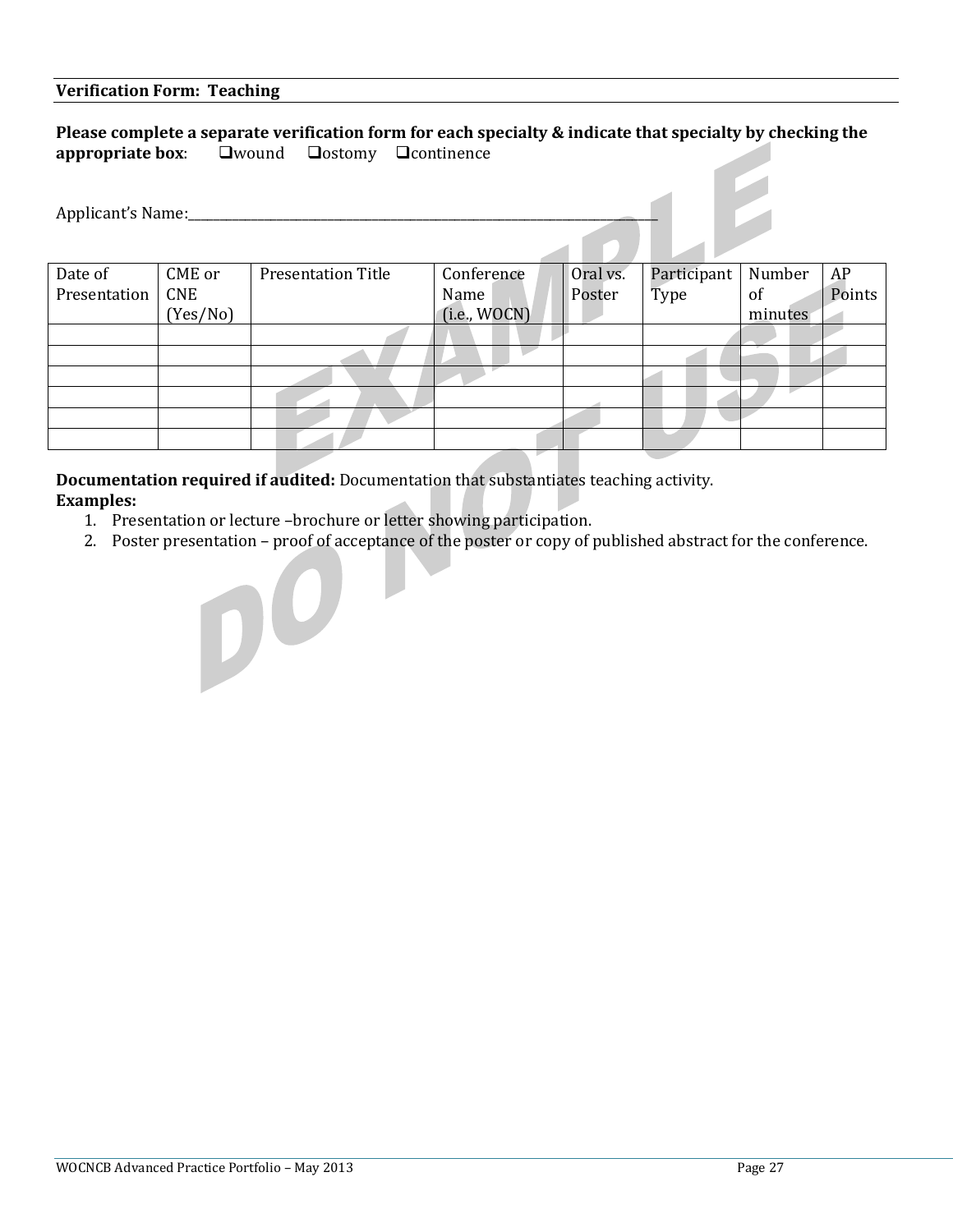## **Verification Form: Preceptor**

## **Please complete a separate verification form for each specialty & indicate that specialty by checking the appropriate box: Qwound Qostomy Qcontinence**

Applicant's Name:

**Complete a separate form for each specialty**. Check one: **Qwound Qostomy** 

|  | ⊔continence |  |
|--|-------------|--|
|  |             |  |

| <b>Dates</b> | <b>Name of Academic</b><br><b>Institution</b><br>(if applicable) | Academic<br>Preceptorship<br>(Yes/No) | <b>Clinical</b><br>educator<br>preceptorship<br>(Yes/No) | Number of<br><b>Preceptees</b> | Combined<br><b>Number of</b><br><b>Hours</b> | AP<br><b>Points</b> |
|--------------|------------------------------------------------------------------|---------------------------------------|----------------------------------------------------------|--------------------------------|----------------------------------------------|---------------------|
|              |                                                                  |                                       |                                                          |                                |                                              |                     |
|              |                                                                  |                                       |                                                          |                                |                                              |                     |
|              |                                                                  |                                       |                                                          |                                |                                              |                     |
|              |                                                                  |                                       |                                                          |                                |                                              |                     |
|              |                                                                  |                                       |                                                          |                                |                                              |                     |
|              |                                                                  |                                       |                                                          |                                |                                              |                     |

## **Documentation required if audited:**

Documentation that substantiates precepting activity. **Examples:** 

- 1. Academic Preceptorship letter of agreement or written validation of precepting experience.
- 2. Clinical educator Preceptorship log listing names & dates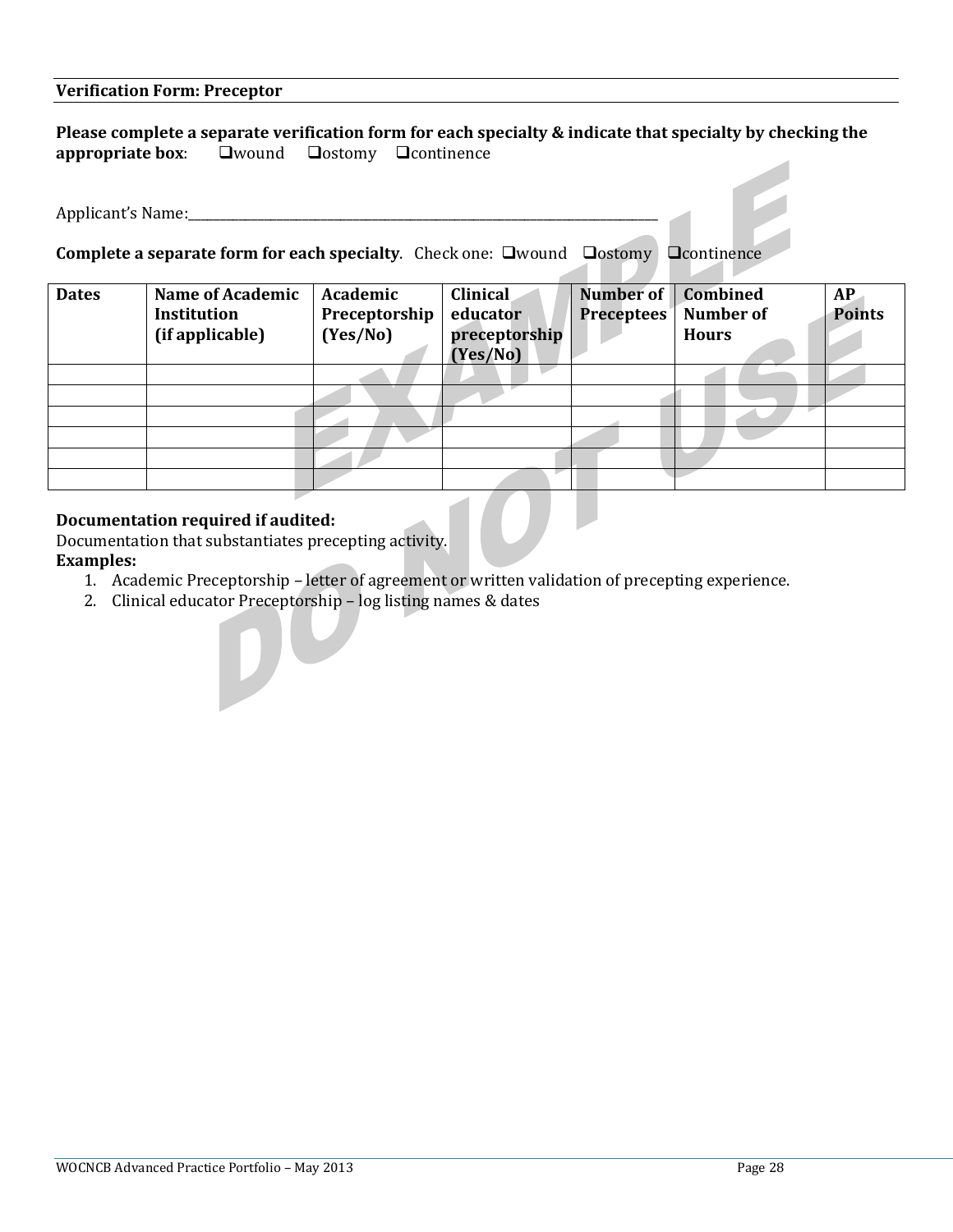## **PROFESSIONAL ORGANIZATION INVOLVEMENT**

- 1. If this category is selected, a minimum of **15** points are required.
- 2. Participating in international/national/regional/state/affiliate and local professional or non-profit health related organizations and must contribute to the certificant's continuing competence in the specialty recertification is being sought. Acceptable organizations may include Wound, Ostomy, Continence Certification Board (WOCNCB®), Wound, Ostomy, Continence Nurses Society (WOCN), Society of Urologic Nurses and Associated (SUNA), American Association of Rehabilitation Nurses (AARN), or the Association for the Advancement of Wound Care (AAWC).
- 3. Points described below are for each full year of office served and can be used only for the specialty for which the organization is noted.
- 4. Serving on institutional or agency (employment-based) committees is not acceptable for earning AP points.
- 5. Public health policy activities may involve representation of professional organizations at the national, regional or state level. Example: participation in consensus groups meetings, testimony for regulatory bodies, and development of documents related to public health policy decisions for wound/ostomy continence issues.

| Acceptable Activity Type                                             | Points<br>Awarded<br>per year | Example                                                              |
|----------------------------------------------------------------------|-------------------------------|----------------------------------------------------------------------|
| Officer at the international level                                   | 20                            | President of the World Congress of Enterostomal<br>Therapists (WCET) |
| Committee or task force chair at international level                 | 15                            | Chair of WCET Clinical Practice Committee                            |
| Committee member at the international level                          | 10                            | Member of WCET Membership Committee                                  |
| Officer at the national level                                        | 20                            | President of the WOCNCB®                                             |
| Officer at the regional level                                        | 10                            | Treasurer of the Southeast Region of WOCN                            |
| Officer at the state/affiliate/local level                           | 10                            | Secretary of the Northern Illinois Affiliate WOCN                    |
| Committee or task force chair at the national level                  | 15                            | Chair of the WOCN Ostomy Committee                                   |
| Committee or task force chair at the regional level                  | 8                             | Chair of South Central Region Scholarship<br>Committee               |
| Committee or task force chair at the state/<br>affiliate/local level | 8                             | Member of the Indiana Pressure Ulcer Prevention<br><b>Task Force</b> |
| Committee member at the national level in advanced<br>practice       | 20                            | Member of WOCNCB® Advanced Practice<br>Committee                     |
| Committee member at the national level                               | 10                            | Member of SUNA committee<br>Member of                                |
| Committee member at the regional level                               | 5                             | Member of South Central Region Scholarship<br>Committee              |
| Committee member at the state/affiliate/local level                  | 5                             | Member of the local UOAA planning committee                          |

## **Definitions:**

- Affiliate: Branch of the WOCN national organization [http://www.wocn.org/?page=r\\_a\\_map](http://www.wocn.org/?page=r_a_map)
- Continuing competence: Level of clinical expertise in area of advanced practice.

**Documentation required if audited:** Documentation from organization confirming participation.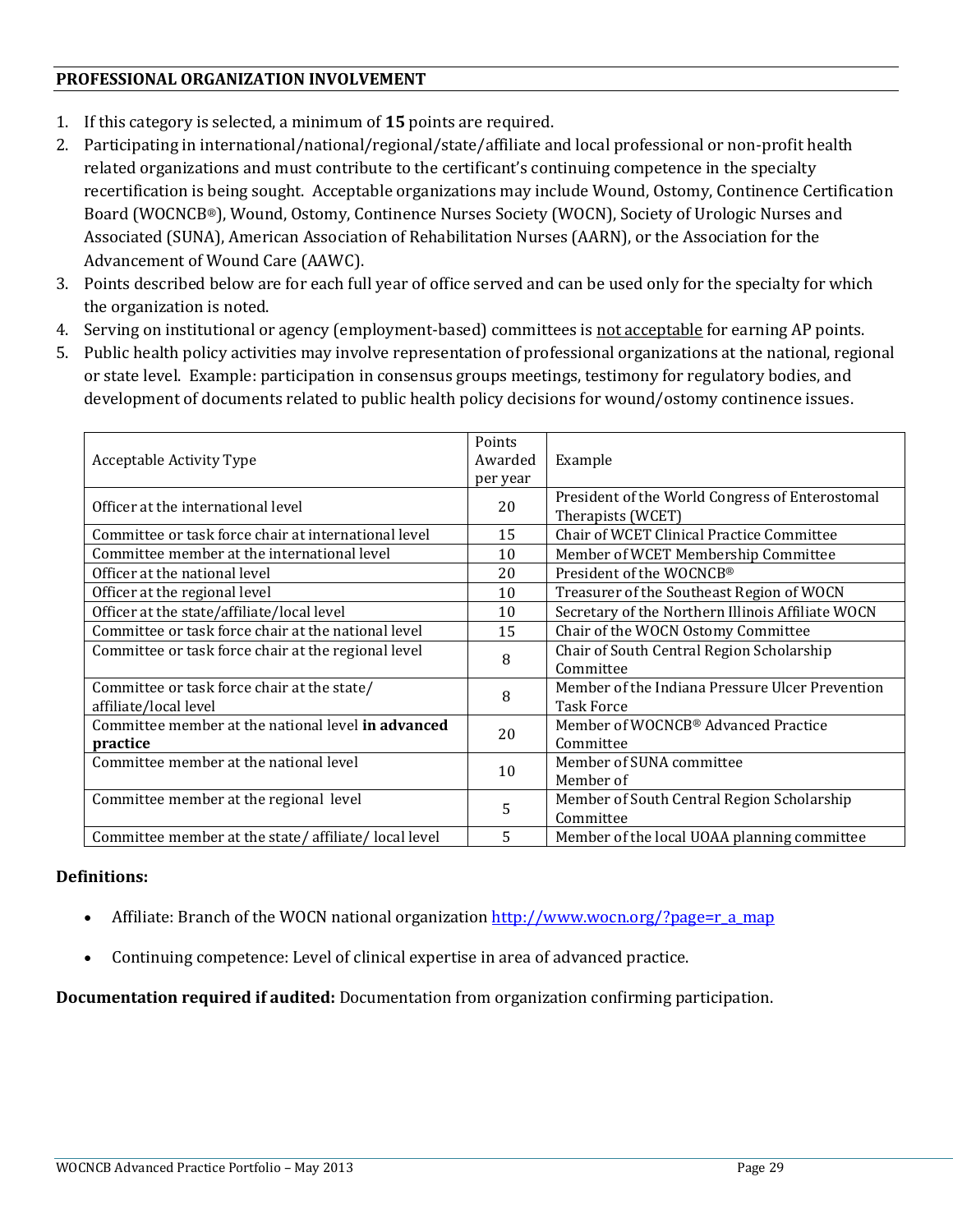#### **Verification Form: Professional Organizations**

|                                                                                                          |  | Please complete a separate verification form for each specialty & indicate that specialty by checking the |
|----------------------------------------------------------------------------------------------------------|--|-----------------------------------------------------------------------------------------------------------|
| <b>appropriate box:</b> $\qquad \qquad \Box$ Wound $\qquad \qquad \Box$ Oostomy $\qquad \Box$ Continence |  |                                                                                                           |

| Activity Type<br>(from previous page) | Description of activity & name of organization | Points<br>requested by<br>candidate |
|---------------------------------------|------------------------------------------------|-------------------------------------|
|                                       |                                                |                                     |
|                                       |                                                |                                     |
|                                       |                                                |                                     |
|                                       |                                                |                                     |
|                                       |                                                |                                     |
|                                       |                                                |                                     |
|                                       |                                                |                                     |
|                                       |                                                |                                     |
|                                       |                                                |                                     |
| <b>Total Points</b>                   |                                                |                                     |

**Documentation required if audited:** Documentation from organization that confirms participation.